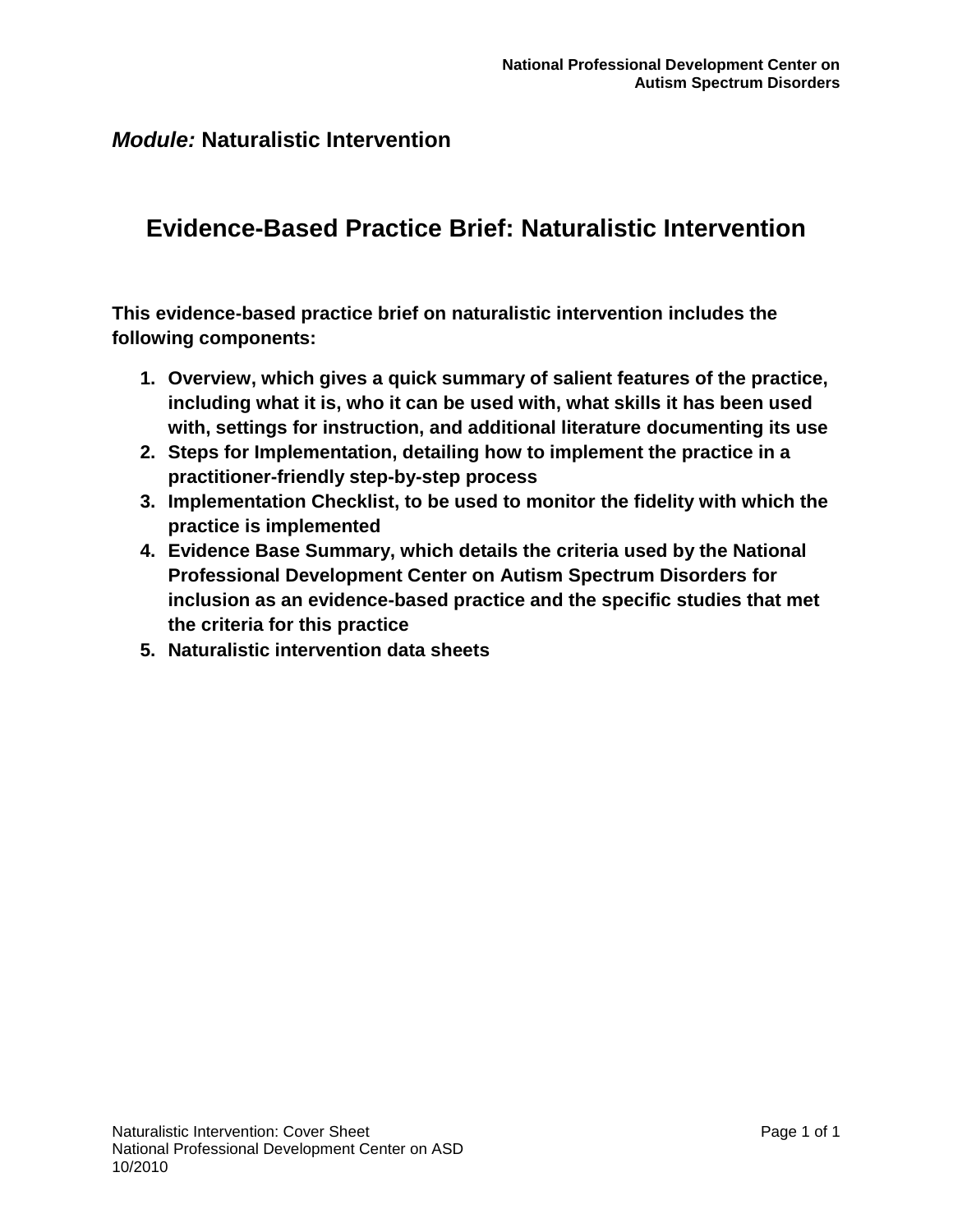# **Overview of Naturalistic Intervention**

Franzone, E. (2009). *Overview of naturalistic Intervention*. Madison, WI: National Professional Development Center on Autism Spectrum Disorders, Waisman Center, University of Wisconsin.

Naturalistic intervention is a collection of practices including environmental arrangement, interaction techniques, and strategies based on applied behavior analysis principles. These practices are designed to encourage specific target behaviors based on learners' interests by building more complex skills that are naturally **r**einforcing and appropriate to the interaction.

### **Evidence**

Naturalistic intervention meets the evidence-base criteria with eight single-subject and two randomized group design studies, demonstrating its effectiveness for promoting communication and social skills for learners at the preschool, elementary school, and middle/high school levels.

#### **With what ages is naturalistic intervention effective?**

Naturalistic intervention can be used effectively with learners with ASD regardless of cognitive level and/or expressive language skills. The evidence base shows that naturalistic intervention is effective for learners at the preschool, elementary school, and middle/high school levels.

### **What skills or intervention goals can be addressed by naturalistic intervention?**

The evidence base demonstrates that naturalistic intervention can be used to facilitate communication and social skills, which may include things like expressive vocabulary, speech intelligibility, use of gesture, shared attention, and turn-taking.

#### **In what settings can naturalistic intervention be effectively used?**

By definition, naturalistic intervention relies on materials and an environment that is reflective of the learner's interests and natural environment. It may be used in school, home, or community settings.

#### **Evidence Base**

The studies cited in this section provide the basis upon which this practice was determined to meet the NPDC on ASD's criteria as an evidence-based practice. This list is not exhaustive and other quality studies may exist but were not found in our search.

### *Preschool*

Ingersoll, B., Lewis, E., & Kroman, E. (2007). Teaching the imitation and spontaneous use of descriptive gestures in young children with autism using a naturalistic behavioral intervention. *Journal of Autism and Developmental Disorders*, *37*, 1446-1456.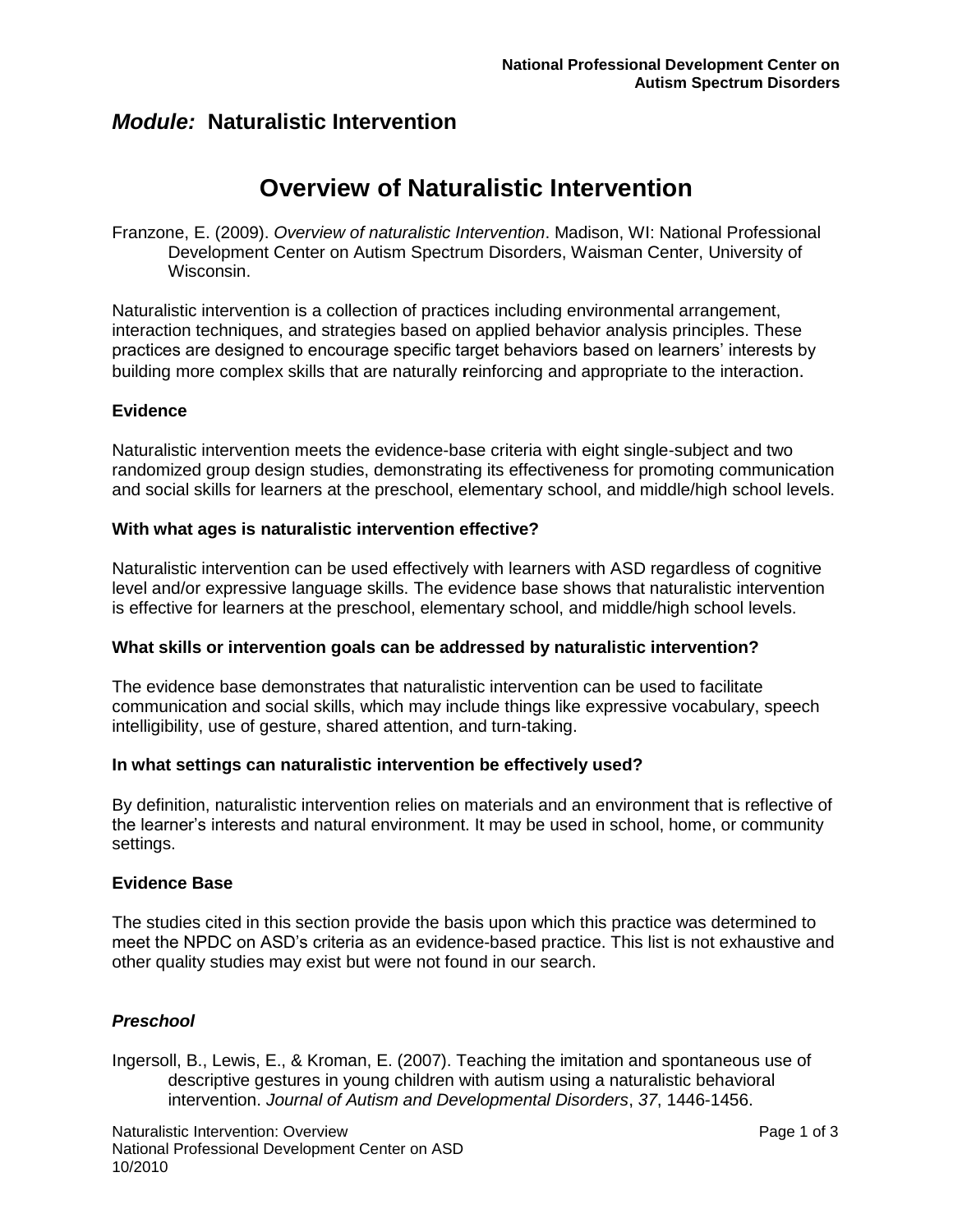- Koegel, R. L., Camarata, S., Koegel, L. K., Ben-Tall, A., & Smith, A. E. (1998). Increasing speech intelligibility in children with autism. *Journal of Autism and Developmental Disorders, 28*(3), 241-251.
- McGee, G. G., Almeida, M. C., Sulzer-Azaroff, B., & Feldman, R. S. (1992). Promoting reciprocal teaching via peer incidental teaching. *Journal of Applied Behavior Analysis, 25*, 117-126.
- Yoder, P., & Stone, W. L. (2006). A randomized comparison of the effect of two prelinguistic communication interventions on the acquisition of spoken communication in preschoolers with ASD. *Journal of Speech, Language, and Hearing Research, 49*, 698- 711.

### *Elementary*

- Charlop, M. H., Schreibman, L., & Thibodeau, M. G. (1985). Increasing spontaneous verbal responding in autistic children using a time delay procedure. *Journal of Applied Behavior Analysis, 18*(2), 155-166.
- Charlop, M. H., & Walsh, M. E. (1986). Increasing autistic children's spontaneous verbalizations of affection: An assessment of time delay and peer modeling procedures. *Journal of Applied Behavior Analysis, 19*(3), 307-314.
- Charlop, M. H., & Trasowech, J. E. (1991). Increasing autistic children's daily spontaneous speech. *Journal of Applied Behavior Analysis, 24*(4), 747-761.
- Koegel, R. L., Camarata, S., Koegel, L. K., Ben-Tall, A., & Smith, A. E. (1998). Increasing speech intelligibility in children with autism. *Journal of Autism and Developmental Disorders, 28*(3), 241-251.
- Laski, K. E., Charlop, M. H., & Schreibman, L. (1988). Training parents to use the natural language paradigm to increase their autistic children's speech. *Journal of Applied Behavior Analysis, 2*(4), 391-400.
- McGee, G. G., Krantz, P. J., & McClannahan, L. E. (1985). The facilitative effects of incidental teaching on preposition use by autistic children. *Journal of Applied Behavior Analysis, 18*, 17-31.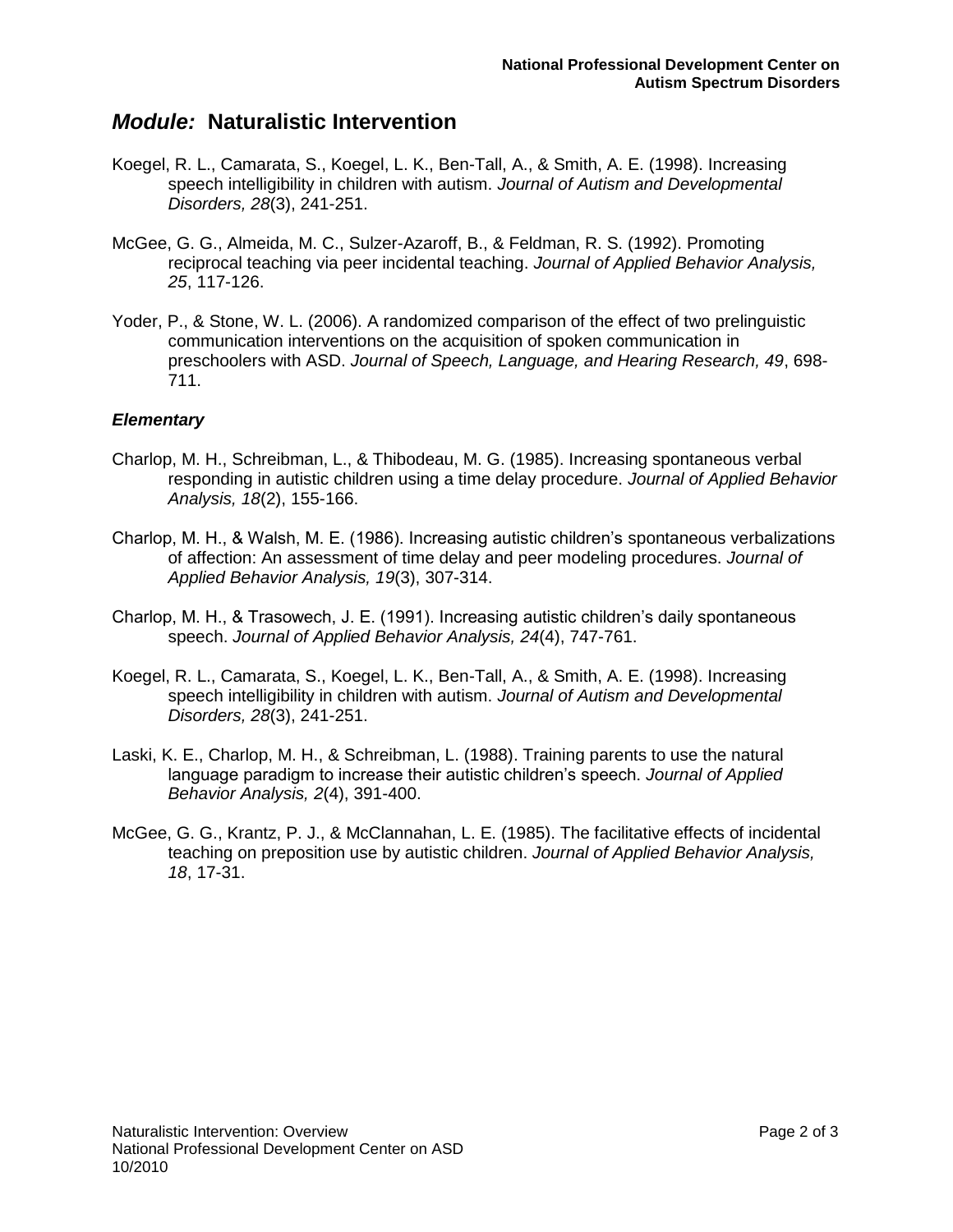### *Middle/High*

Hamilton, B. L., & Snell, M. E. (1993). Using the milieu approach to increase spontaneous communication book use across environments by an adolescent with autism. *Augmentative and Alternative Communication*, *9*, 259-272.

### **Selected Additional References**

- Hancock, T. B., & Kaiser, A. P. (2002). The effects of trainer-implemented enhanced milieu intervention on the social communication of children with autism. *Topics in Early Childhood Special Education, 22*(1), 39-54.
- Hanock, T. B. & Kaiser, A. P. (2006). Enhanced milieu teaching. In McCauley R. J. & Fey, M. E. (Ed.), *Treatment of language disorders in children* (pp. 203-229). Baltimore: Paul H. Brooks Publishing.
- Hwang, B., & Hughes, C. (2000). The effects of social interactive training on early social communicative skills of children with autism. *Journal of Autism and Developmental Disorders, 30*(4), 331-343.
- Ingenmey, R., & Van Houten, R. (1991). Using time delay to promote spontaneous speech in an autistic child. *Journal of Applied Behavior Analysis, 24*(3), 591-596.
- Kaiser, A. P., Hancock, T. B., & Nietfeld, J. P. (2000). The effects of parent-implemented enhanced milieu intervention on the social communication of children who have autism. *Early Education and Development, 11*(4), 423-446.
- Koegel, R. L., O'Dell, M. C., & Koegel, L. K. (1987). A natural language intervention paradigm for nonverbal autistic children. *Journal of Autism and Developmental Disorders, 17* (2), 187-200.
- Matson, J. L., Sevin, J. A., Box, M. L., & Francis, K. L. (1993). An evaluation of two methods for increasing self-initiated verbalizations in autistic children. Journal of Applied Behavior Analysis, *26*(3), 389-398.
- Neef, N. A., Walters, J., & Egel, A. L. (1984). Establishing generative yes/no response in developmentally disabled children. *Journal of Applied Behavior Analysis, 17*(4), 453-460.
- Wong, C. S., Kasari, C., Freeman, S., & Paparella, T.. (2007).The acquisition and generalization of joint attention and symbolic play skills in young children with autism. *Research and Practice for Persons with Severe Disabilities, 32*(2), 101-109.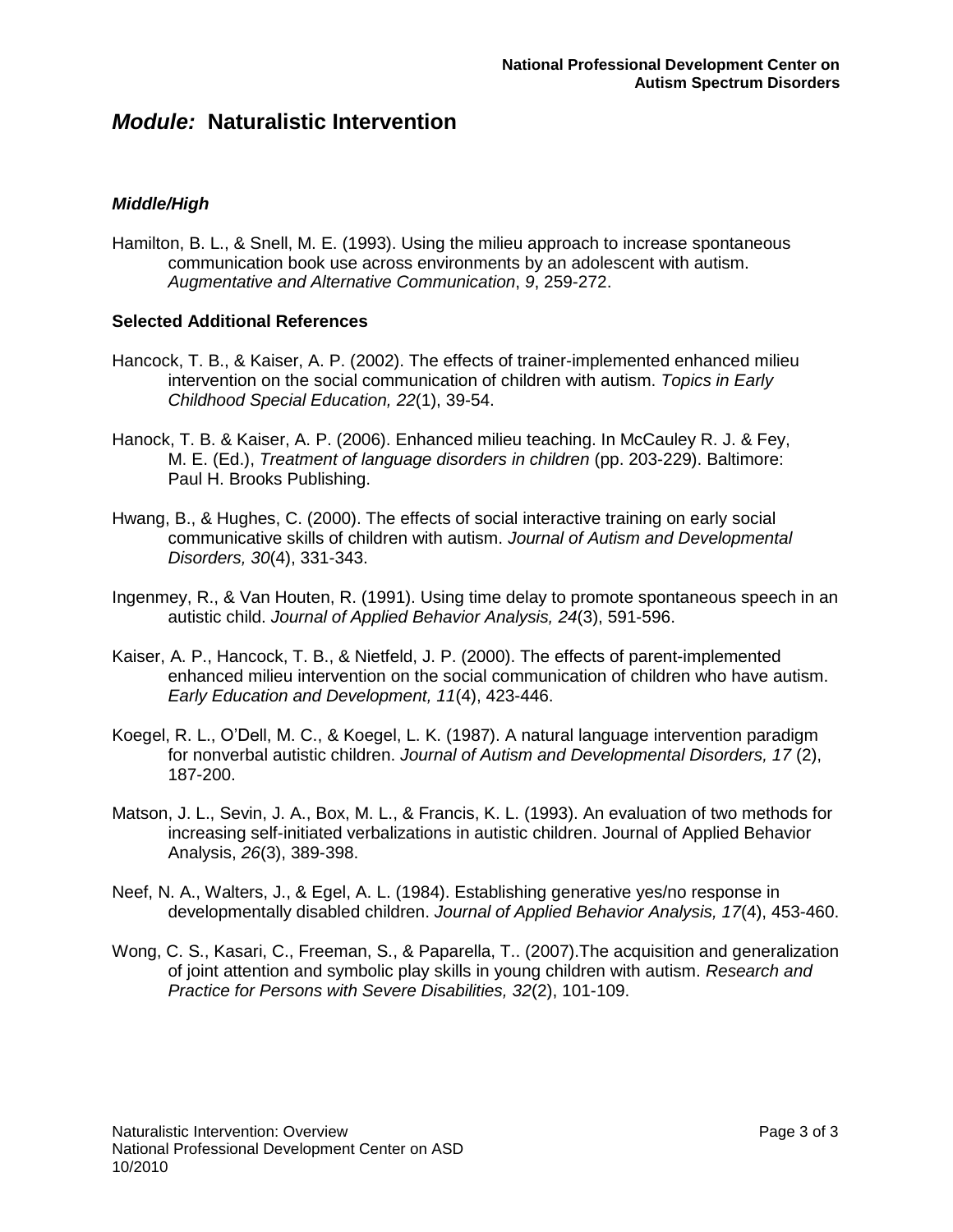# **Evidence Base for Naturalistic Intervention**

The National Professional Development Center on ASD has adopted the following definition of evidence-based practices.

To be considered an evidence-based practice for individuals with ASD, efficacy must be established through peer-reviewed research in scientific journals using:

- randomized or quasi-experimental design studies. Two high quality experimental or quasi-experimental group design studies,
- single-subject design studies. Three different investigators or research groups must have conducted five high quality single subject design studies, or
- combination of evidence. One high quality randomized or quasi-experimental group design study and three high quality single subject design studies conducted by at least three different investigators or research groups (across the group and single subject design studies).

High quality randomized or quasi experimental design studies do not have critical design flaws that create confounds to the studies, and design features allow readers/consumers to rule out competing hypotheses for study findings. High quality in single subject design studies is reflected by a) the absence of critical design flaws that create confounds and b) the demonstration of experimental control at least three times in each study.

This definition and criteria are based on the following sources:

- Horner, R., Carr, E., Halle, J., McGee, G., Odom, S., & Wolery, M. (2005). The use of single subject research to identify evidence-based practice in special education. *Exceptional Children, 71,* 165-180.
- Nathan, P., & Gorman, J. M. (2002). *A guide to treatments that work.* NY: Oxford University Press.
- Odom, S. L., Brantlinger, E., Gersten, R., Horner, R. D., Thompson, B., & Harris, K. (2004). *Quality indicators for research in special education and guidelines for evidence-based practices: Executive summary.* Arlington, VA: Council for Exceptional Children Division for Research.
- Rogers, S. J., & Vismara, L. A. (2008). Evidence-based comprehensive treatments for early autism. *Journal of Clinical Child and Adolescent Psychology*, *37*(1), 8-38.

Using these criteria, the empirical studies that follow provided documentation for supporting Naturalistic Strategies as an evidence-based practice. This list is not exhaustive; other quality studies may exists that were not included.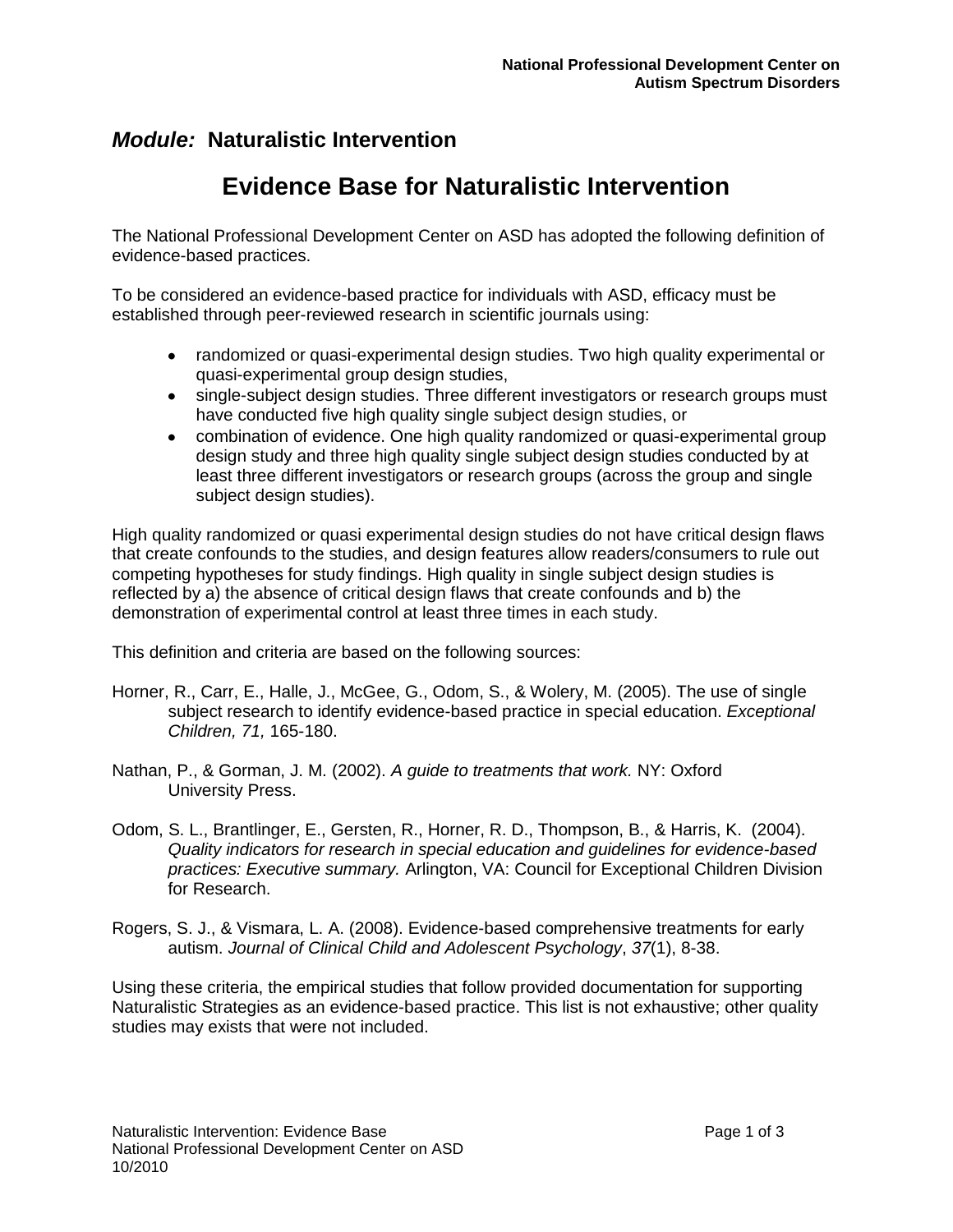### *Preschool*

- Ingersoll, B., Lewis, E., & Kroman, E. (2007). Teaching the imitation and spontaneous use of descriptive gestures in young children with autism using a naturalistic behavioral intervention. *Journal of Autism and Developmental Disorders*, *37*, 1446-1456.
- Koegel, R. L., Camarata, S., Koegel, L. K., Ben-Tall, A., & Smith, A. E. (1998). Increasing speech intelligibility in children with autism. *Journal of Autism and Developmental Disorders, 28*(3), 241-251.
- McGee, G. G., Almeida, M. C., Sulzer-Azaroff, B., & Feldman, R. S. (1992). Promoting reciprocal teaching via peer incidental teaching. *Journal of Applied Behavior Analysis, 25*, 117-126.
- Yoder, P., & Stone, W. L. (2006). A randomized comparison of the effect of two prelinguistic communication interventions on the acquisition of spoken communication in preschoolers with ASD. *Journal of Speech, Language, and Hearing Research, 49*, 698- 711.

### *Elementary*

- Charlop, M. H., Schreibman, L., & Thibodeau, M. G. (1985). Increasing spontaneous verbal responding in autistic children using a time delay procedure. *Journal of Applied Behavior Analysis, 18*(2), 155-166.
- Charlop, M. H., & Walsh, M. E. (1986). Increasing autistic children's spontaneous verbalizations of affection: An assessment of time delay and peer modeling procedures. *Journal of Applied Behavior Analysis, 19*(3), 307-314.
- Charlop, M. H., & Trasowech, J. E. (1991). Increasing autistic children's daily spontaneous speech. *Journal of Applied Behavior Analysis, 24*(4), 747-761.
- Koegel, R. L., Camarata, S., Koegel, L. K., Ben-Tall, A., & Smith, A. E. (1998). Increasing speech intelligibility in children with autism. *Journal of Autism and Developmental Disorders, 28*(3), 241-251.
- Laski, K. E., Charlop, M. H., & Schreibman, L. (1988). Training parents to use the natural language paradigm to increase their autistic children's speech. *Journal of Applied Behavior Analysis, 2*(4), 391-400.
- McGee, G. G., Krantz, P. J., & McClannahan, L. E. (1985). The facilitative effects of incidental teaching on preposition use by autistic children. *Journal of Applied Behavior Analysis, 18*, 17-31.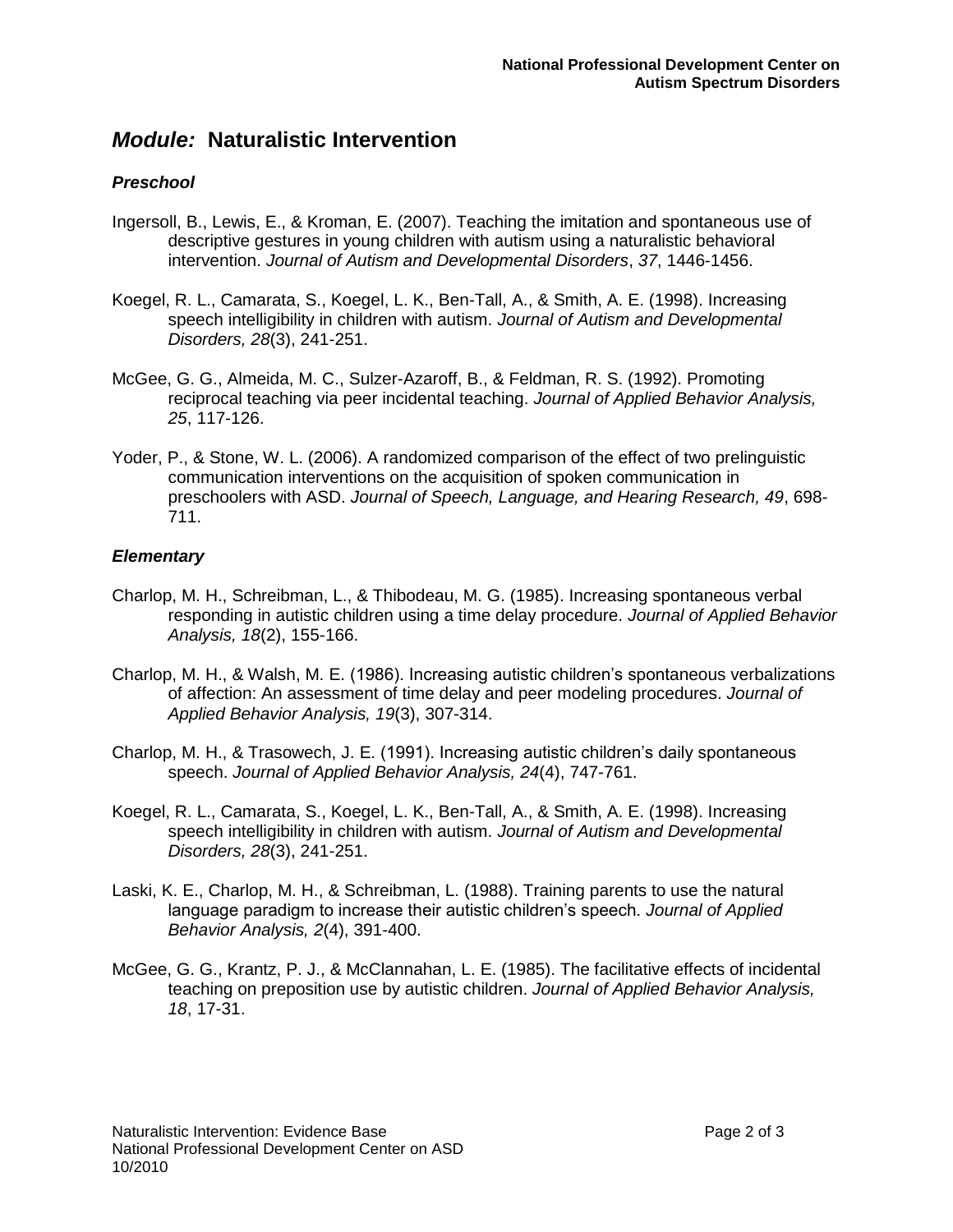### *Middle/High*

Hamilton, B. L., & Snell, M. E. (1993). Using the milieu approach to increase spontaneous communication book use across environments by an adolescent with autism. *Augmentative and Alternative Communication*, *9*, 259-272.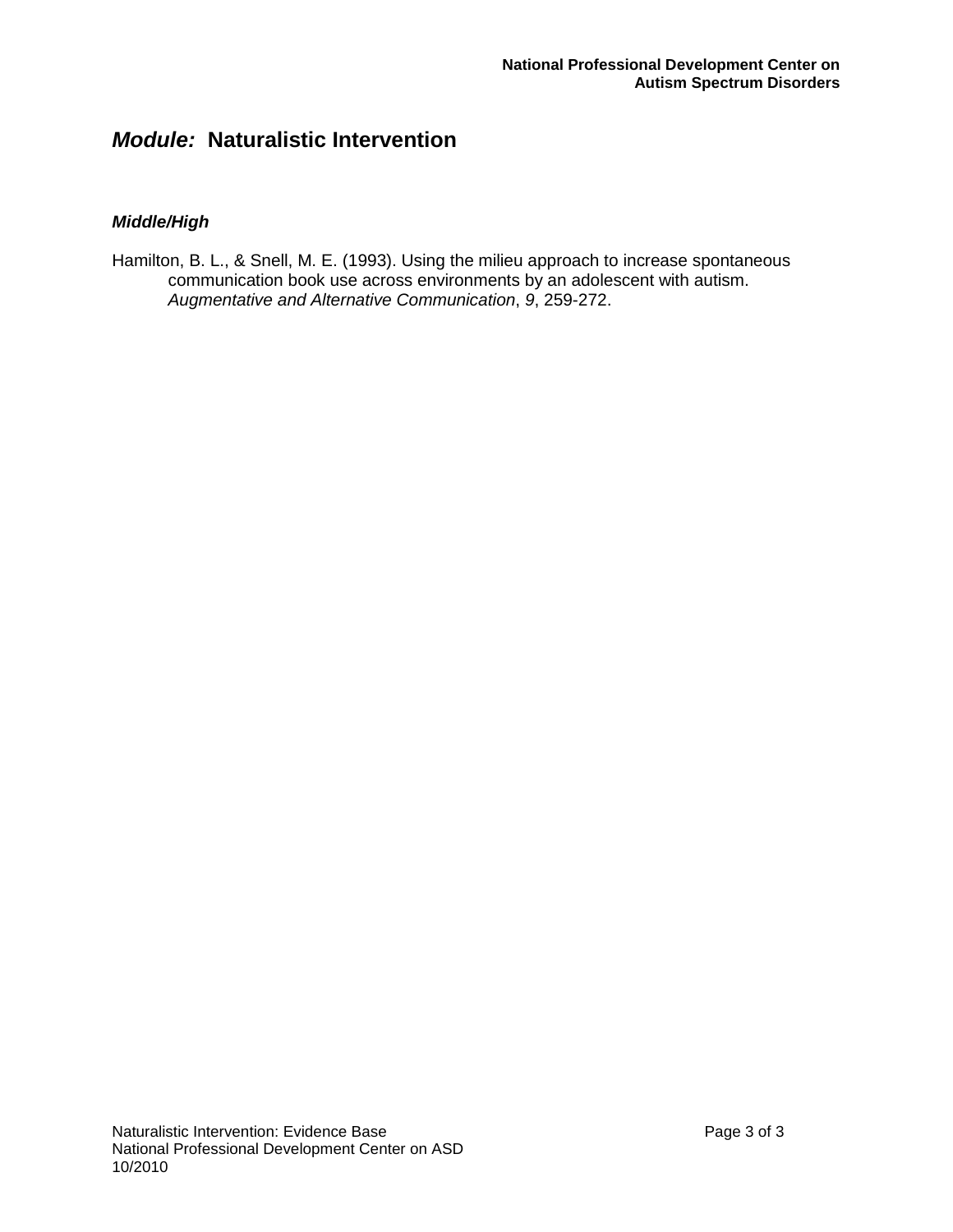# **Naturalistic Intervention: Steps for Implementation**

Franzone, E. (2009). *Naturalistic intervention: Steps for implementation.* Madison, WI: The National Professional Development Center on Autism Spectrum Disorders, Waisman Center, University of Wisconsin.

Naturalistic intervention is a collection of practices including environmental arrangement, interaction techniques, and strategies based on applied behavior analysis principles. These practices are designed to encourage specific target behaviors based on learners" interests by building more complex skills that are naturally **r**einforcing and appropriate to the interaction. Naturalistic intervention has demonstrated effectiveness with learners with ASD at the preschool, elementary, and middle/high school levels and is appropriate for learners of any cognitive level. By definition, naturalistic intervention is used in daily routines throughout the day to develop skills in the areas of communication (both prelinguistic and linguistic) and social development. Table 1 at the end of this document provides examples of embedding naturalistic intervention throughout the day.

### *Step 1. Identifying a Target Behavior*

In Step 1, a specific **target behavior**/skill is selected to be the focus of the intervention. This target behavior may focus on prelinguistic or linguistic communication and/or social skills. The target behavior should come directly from the learner's individualized family service plan (IFSP) or individualized education program (IEP).

- 1. Practitioners, parents, and other team members select a specific target behavior/skill to be the focus of the intervention that:
	- a. focuses on prelinguistic or linguistic communication and/or
	- b. social skills.

With naturalistic intervention, it is important to identify specific skills that will be targeted (i.e., target behaviors). These skills, or target behaviors, need to be more specific than a general goal.

EXAMPLE: General goal vs. target behavior

| General Goal:    | Connor will increase his use of language during play.   |
|------------------|---------------------------------------------------------|
| Target Behavior: | Connor will use the pronouns he, she, and it correctly. |

2. Practitioners, parents, and other team members confirm that target behaviors are reflected in the learner"s IEP or IFSP.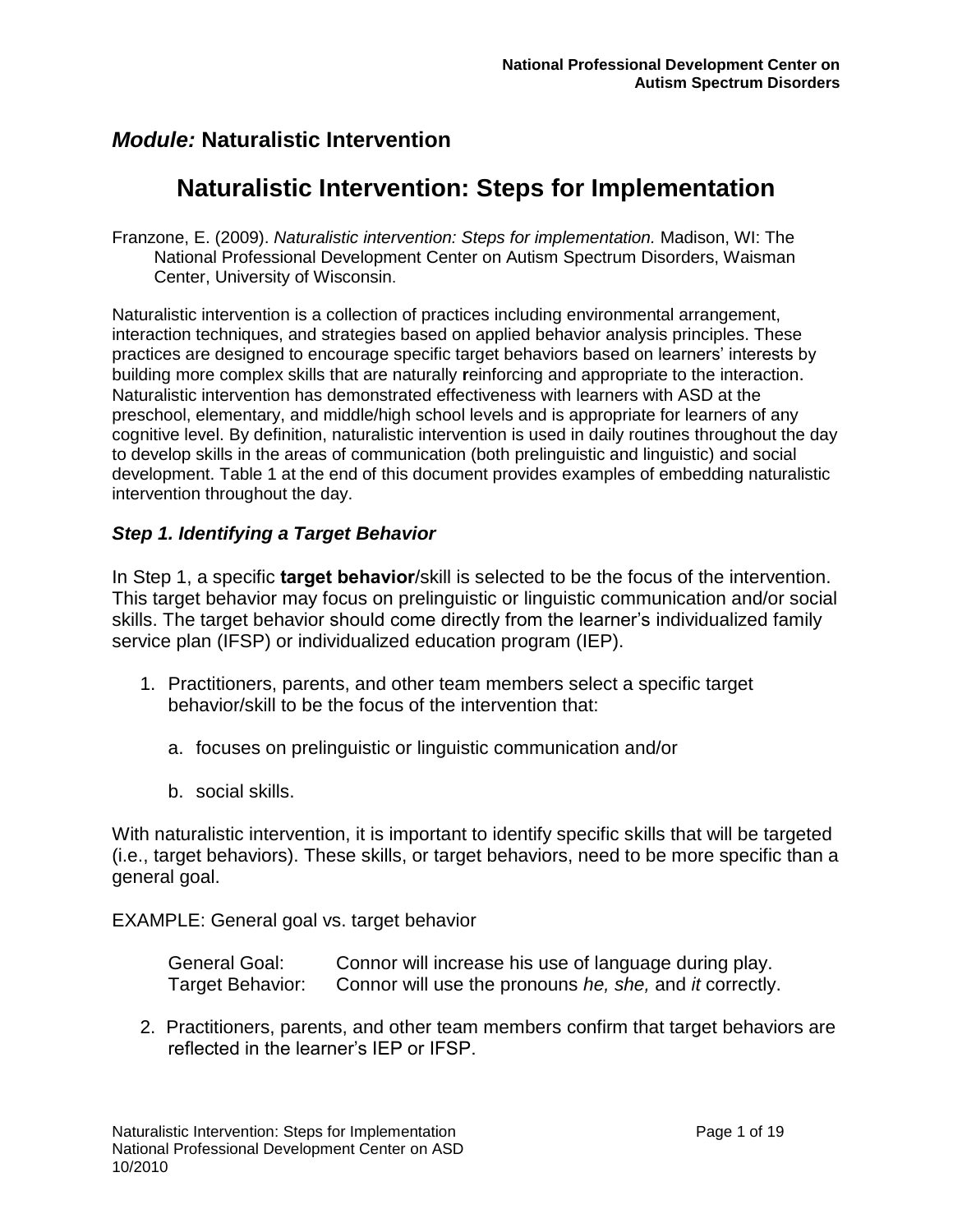The IEP or IFSP team, which may include special education teachers, general education teachers, speech-language pathologists, occupational therapists, physical therapists, psychologists, parents, and/or caregivers, should meet to determine appropriate goals and target behaviors for the learner. The target behaviors identified for naturalistic intervention should come directly from the IEP or IFSP developed by the learner"s interdisciplinary team.

Because naturalistic intervention is often used with very young children, it is important to recognize and understand the value of prelinguistic communication. For example, a target behavior may be pointing to an object to establish **shared attention**, engaging in shared attention, or vocal turn-taking. Although none of these target behaviors demonstrates actual language use, these skills provide the foundation for language development. For video clips demonstrating shared attention and other preliguistic behaviors, see the ASD Video Glossary at [http://www.autismspeaks.org/video/glossary.php.](http://www.autismspeaks.org/video/glossary.php)

### *Step 2. Collecting Baseline Data*

- 1. Prior to intervention, practitioners, parents, and other team members determine the learner"s current use of the target skill.
- 2. Practitioners, parents, and other team members take data on the target skill a minimum of three times in more than one environment.

As with all practices, it is important to have a clear understanding of learners" skills before beginning naturalistic intervention. A **frequency log** like the one below may be useful when collecting data. These baseline data will be critical for assessing whether or not the intervention is effective.

| <b>Date</b> | Location         | <b>Tallies of Target</b><br><b>Behavior</b> | Notes (e.g., antecedents,<br>prompts, etc.) |
|-------------|------------------|---------------------------------------------|---------------------------------------------|
| $4 - 7$     | Círcle Time      |                                             | Asked Mitch, "What are we                   |
|             |                  |                                             | supposed to be doing?"                      |
| $4 - 8$     | Lunchroom        |                                             | Sat alone. Said "hey" when                  |
|             |                  |                                             | Matt bumped into his table.                 |
| $4 - 8$     | Free Choice Time |                                             | Díd not speak at all - sat                  |
|             |                  |                                             | alone in corner of classroom                |
| $4 - 9$     | Math Center      |                                             | Asked Jason, "Where díd you                 |
|             |                  |                                             | get those blocks?"                          |

Table 2. Example of Baseline Data Collection Target Behavior: Initiating communication with peers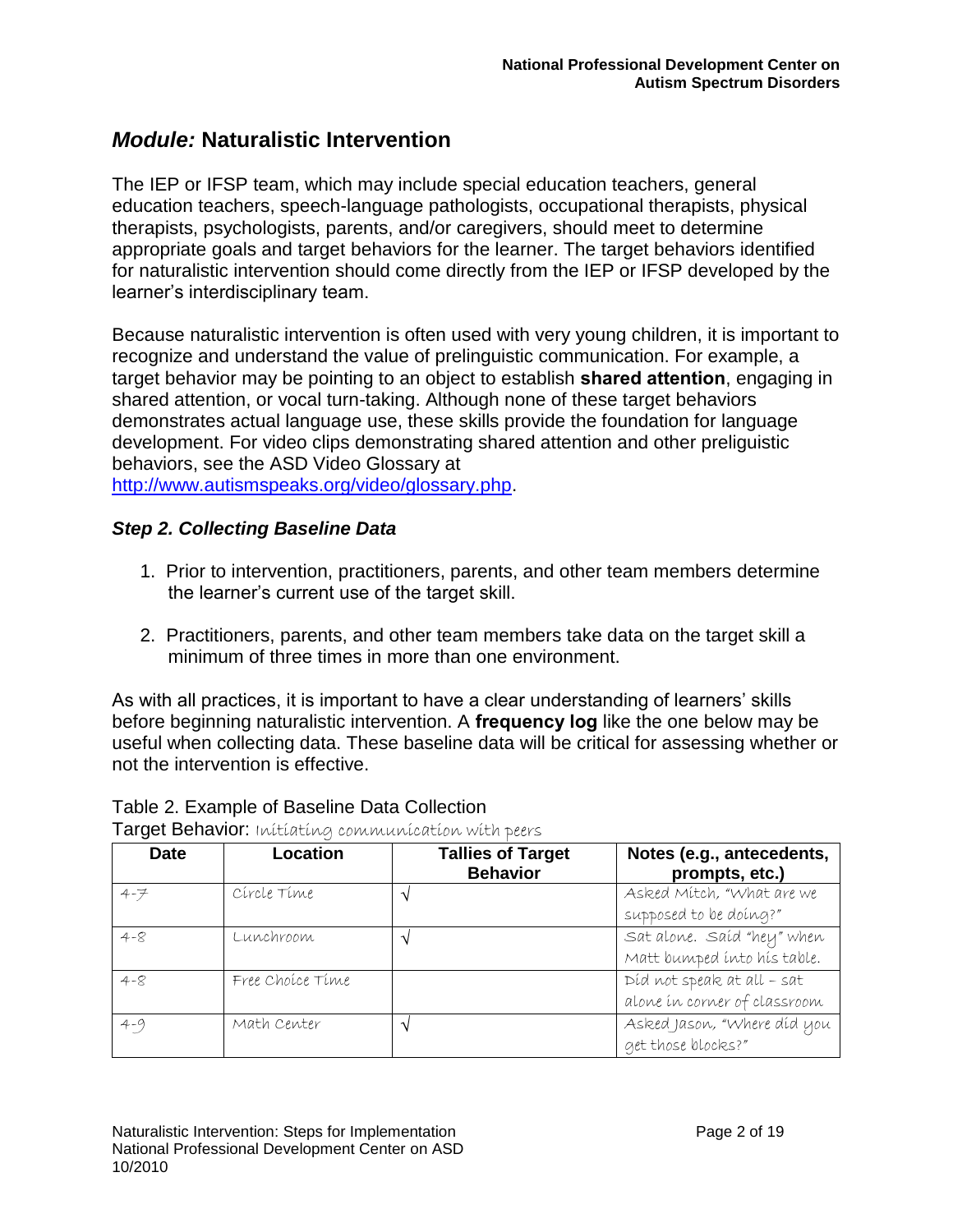With information from a log like this, the teacher/practitioner can identify how frequently learners currently use the target behavior. In the notes column, he/she might indicate **prompts** that were used, environmental cues, or other **antecedents** to the demonstration of the target behavior.

**Language sampling** can provide useful information about learners who are using words and/or phrases regularly. It is a direct transcription of an interaction between learners and their teacher, practitioner, or team members. A language sample will provide information on the current length and content of **utterances** as well as antecedents to their production. A speech/language pathologist on the learner"s team should be able to take and analyze a language sample (see additional resources).

### *Step 3. Identifying the Contexts for Intervention*

Naturalistic intervention should take place throughout the day in the context of daily routines/ schedules. Table 1 provides an example of naturalistic interventions used to increase target behaviors throughout a preschooler"s day at school and at home. The art of embedding intervention within the learner"s regular routines is critical for successfully implementing naturalistic intervention.

- 1. Practitioners, parents, and other team members determine the learner"s daily schedule.
- 2. Practitioners, parents, and other team members identify contexts in which to embed naturalistic intervention:
	- a. *Learner-directed activities.* In these activities, learners select what they want to do within a specific environment (see Step 5). For example, Betsy has a target behavior of labeling animals. Different animal toys are offered during free-choice time, and Betsy decides that she wants to work on an animal puzzle after math center time. To support Betsy"s use of the target behavior, the teacher, practitioner, or team member may encourage Betsy to request each piece that represents a different animal.
	- b. *Routine activities.* Routine activities take place on a regular basis. Choice making should be built into these routine activities, thus allowing learners to direct the interactions. For example, Devin has a target behavior of using words to request, "more." Each day during snack, his teacher presents several tasty options (pretzels, apple slices, cheese cubes, and pudding). She keeps these out of reach and gives very small portions to the students upon their request. These small portions provide students, including Devin, with numerous opportunities to request, "more." Having multiple snack options allows Devin to make choices and direct the interaction.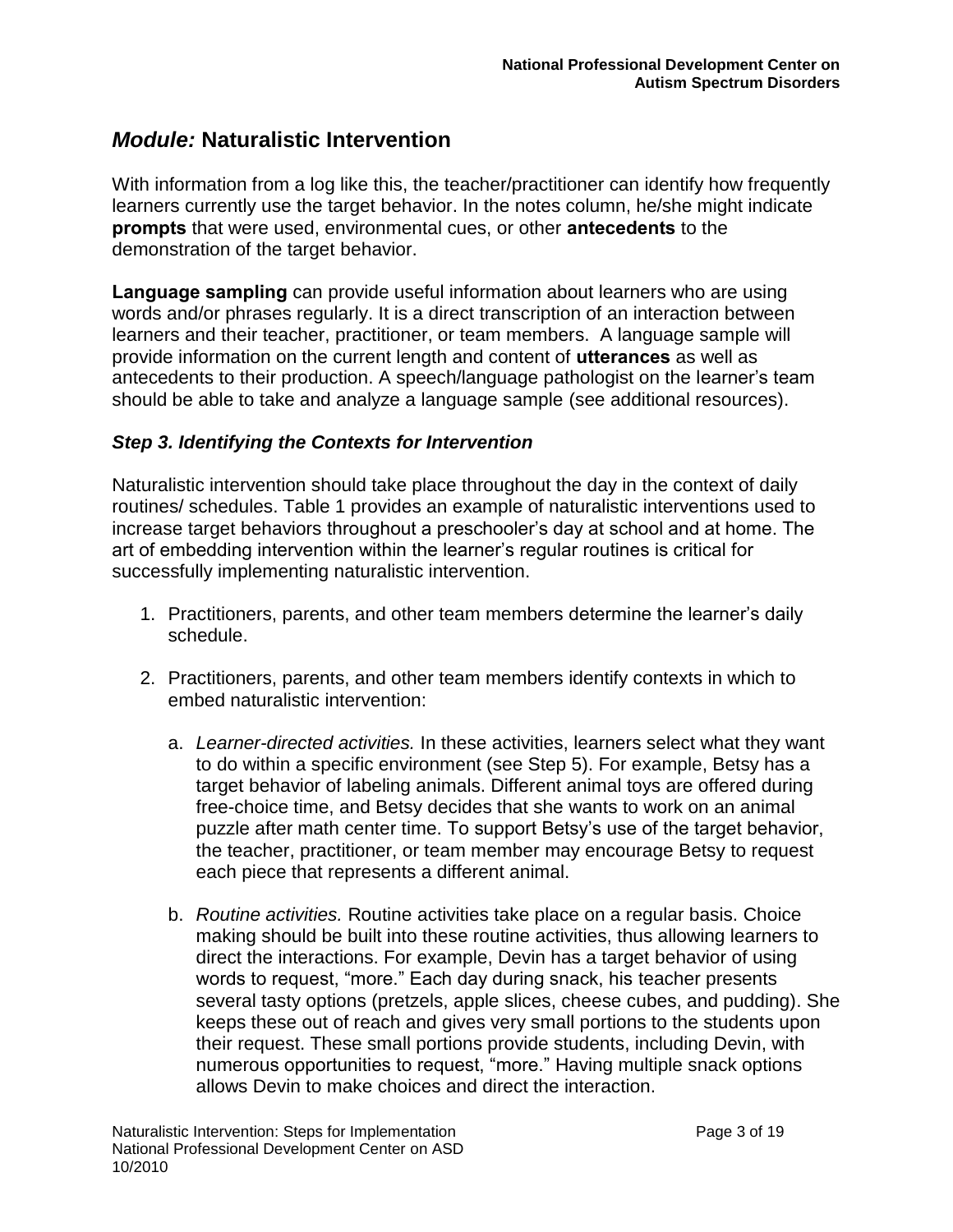c. *Planned activities.* Planned activities are set-up in advance (i.e., within a lesson plan) to provide opportunities for individual learners to practice the target behavior. Again, choice-making should be built into the activity. For example, a teacher may plan a science experiment dealing with units of measure. If the target behavior is for Sam to initiate verbal communication, she may have the students find partners, choose objects to measure (allowing the learners to make choices), and then have one student verbally report the findings to his/her partner who is recording the data. The teacher would make sure that Sam is designated as the reporter and provide any necessary prompts to help him verbally report findings to his partner.

### *Step 4. Providing Training to Team Members*

1. Practitioners, parents, and other team members determine who will teach the skill.

Because naturalistic intervention occurs throughout the day, many adults may need to be taught how to elicit the target behavior. These adults may include parents, caregivers, related service providers, paraprofessionals, classroom teachers, or classroom volunteers. Having multiple adults interact with learners encourages generalization. Adults who naturally interact with learners should be prepared to use naturalistic intervention strategies to elicit target skills.

2. Practitioners, parents, and other team members provide adequate training to team members before initiating naturalistic intervention.

Adults who will be interacting with learners must understand:

- a. The target skill and
- b. The strategies used to elicit that skill.

Depending on the situation, different levels of training may be necessary. For example, in a preschool classroom, the classroom teacher may need to arrange the environment and to model the strategies used to elicit the skill for assistants and volunteers. For older learners in multiple classrooms throughout the day, individual classroom teachers must understand the entire process to successfully embed naturalistic strategies in their classrooms. Regular consultation with a case manager and/or professional development may be required to achieve consistency and success in implementing naturalistic intervention throughout the day when multiple teachers and settings are involved.

Although some naturalistic practices, such as **milieu teaching**, have traditionally been implemented by practitioners, parents, and other team members, research has also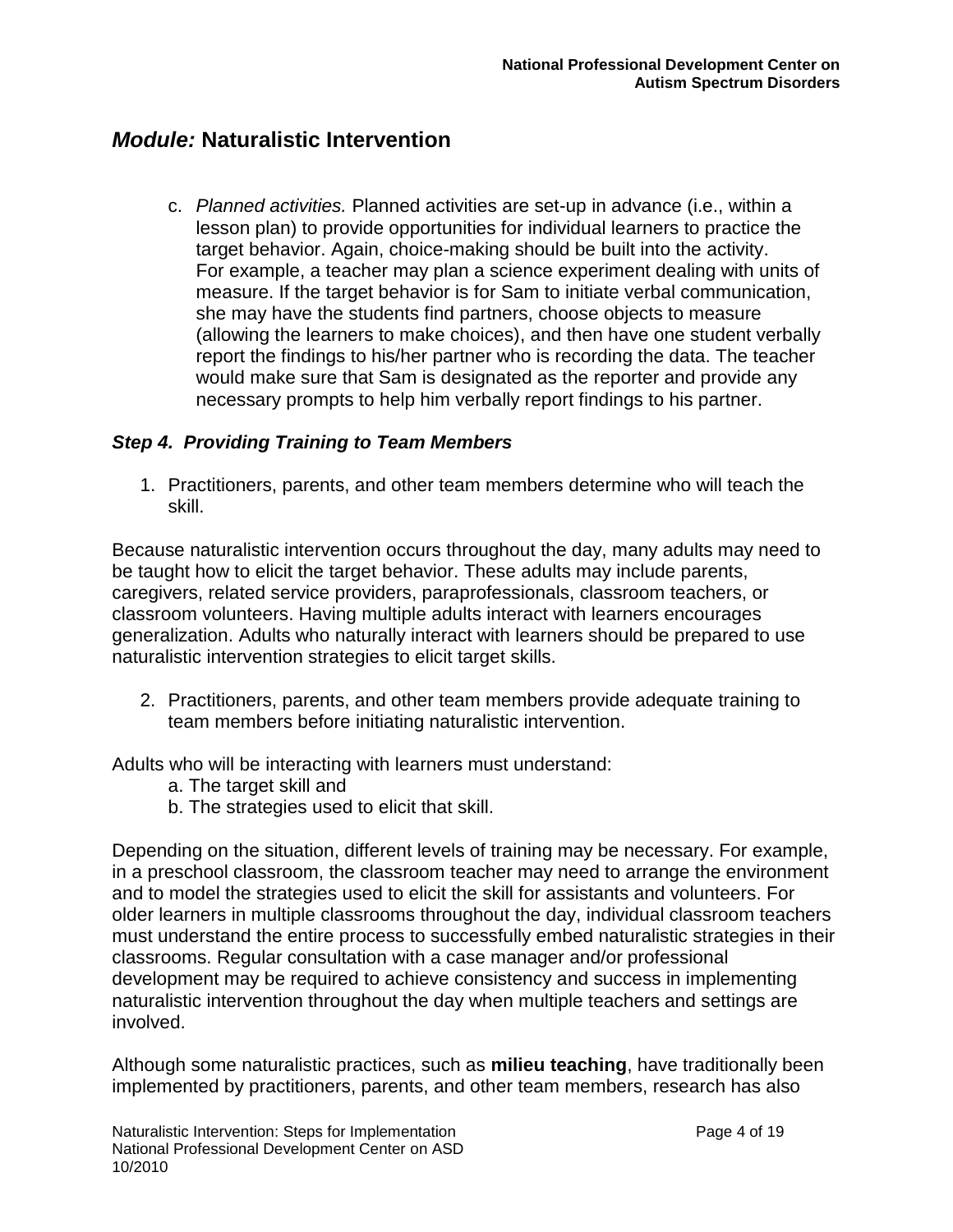demonstrated the effectiveness of training parents, caregivers, and/or other professionals to implement the teaching. Parents are often taught specific parts of the practice, such as reciprocal interaction techniques, while the learner also participates in more traditional therapy sessions that involve behavioral techniques such as modeling to elicit responses (within an environment adapted for the learner"s own interests). Parents also can be taught to implement all aspects of the intervention in home and community settings. Parent involvement may be especially important for very young learners, for whom multiple therapy sessions per week in a clinic or other out-of-home setting may not be appropriate. In these situations, parents are often the most appropriate and most effective teachers. **Please refer to the AIM module on** *parent implemented interventions* **for more information.**

### *Step 5. Arranging the Environment to Elicit the Target Behavior*

In Step 5, practitioners, parents, and other team members use information from Step 4 and materials/resources within **learning environments** to capture learners" attention and motivate them to produce target behaviors.

1. Practitioners, parents, and other team members choose motivating materials/activities to engage learners and promote the use of targeted skills.

A key feature of naturalistic intervention is using materials and toys that will motivate the learner to engage in the target behavior and that will promote generalization of skills. Toys that can be particularly useful in facilitating communication and social play include those that:

- Have multiple parts (e.g., Legos<sup>TM</sup>, a shape sorter, or Mr. Potato Head<sup>TM</sup>),
- Are added onto another activity (e.g., adding Little People<sup>TM</sup> into play with blocks, using puppets to behavior out a reading lesson),
- Require adult assistance (e.g., having lid on bottle of bubbles so tight that learner must request help, holding puzzle pieces until the child requests them), and/or
- Encourage turn-taking (e.g., throwing a ball, placing puzzle pieces, sending toy cars down a ramp).

Social routines, such as finger plays/songs, peek-a-boo, or tickling games between parent and child can also be excellent activities for engaging pre-linguistic learners.

2. Practitioners, parents, and other team members manage and distribute teaching materials in a way that encourages learners to communicate.

Within interactions and contexts for intervention, materials should be managed by the teacher, practitioner, or team member. That is, the teacher, practitioner, or team member should be "the keeper of the goods" and distribute the materials in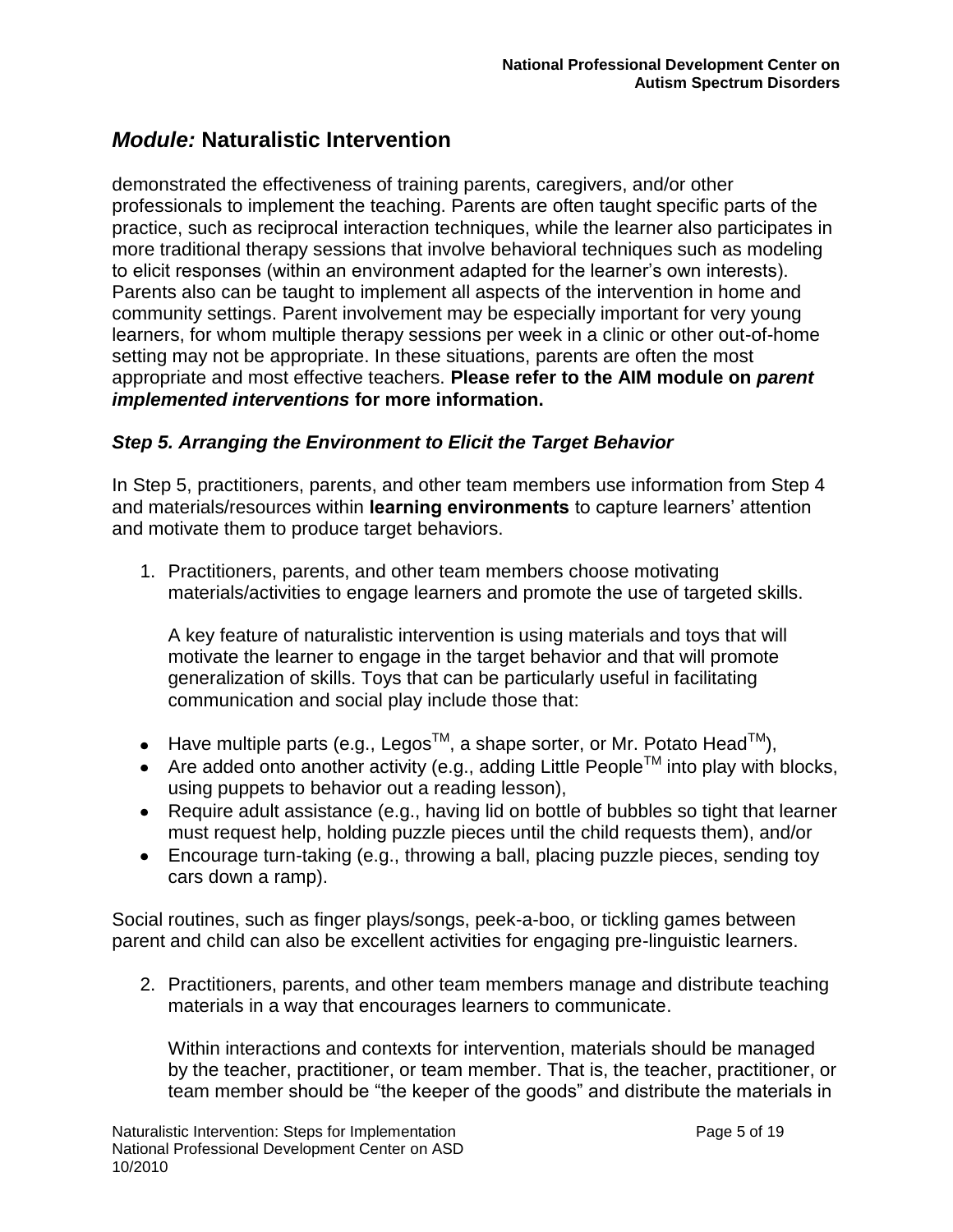a manner that encourages communication. For example, communication can often be elicited by giving learners only a few of the Legos at once, forgetting to provide a paintbrush with the paint, or putting a doll"s hat on her feet as if by accident. Such "mistakes" are likely to elicit a request or comment from the learner.

- 3. Practitioners, parents, and other team members arrange the intervention context and environment to:
	- a. Encourage the use of the target behavior/skill and
	- b. Maintain learners' interests.

### Some examples follow:

LaTisha"s team has identified her target behavior to be *pointing to request* (a prelinguistic communication skill). Her mother knows that she loves to complete puzzles. She takes LaTisha"s puzzles off the table, and puts them on a bookshelf that LaTisha cannot reach. The intention is for LaTisha to point to the puzzles to request them.

Kai"s team has identified his target behavior to be *increased shared attention*. He loves play dough. Kai"s therapist places two balls of play dough prominently on the table to entice Kai to the activity. He has placed a chair with sides at the table in order to provide Kai with physical cues (chair sides) to keep him seated and engaged in the activity. The intention is for Kai to select the play dough as an activity and to stay with the activity while the therapist tries to engage him in shared attention.

Ruby"s team has identified her target behavior to be *increased turn taking*. She enjoys manipulatives. Her teacher replaces the standard manipulatives (e.g., counting bears) with turn-taking games that involve the manipulation of small parts, like *Ants in the Pants*TM , *Stacrobats*TM, and *Kerplunk* TM. The intention is for Ruby to be enticed by the small pieces and then engage in turn-taking while playing the game.

### *Step 6. Eliciting the Target Behavior*

In Step 6, the teacher, practitioner, or team member elicits the target behavior using interaction techniques and, if necessary, behavioral strategies like prompting and modeling.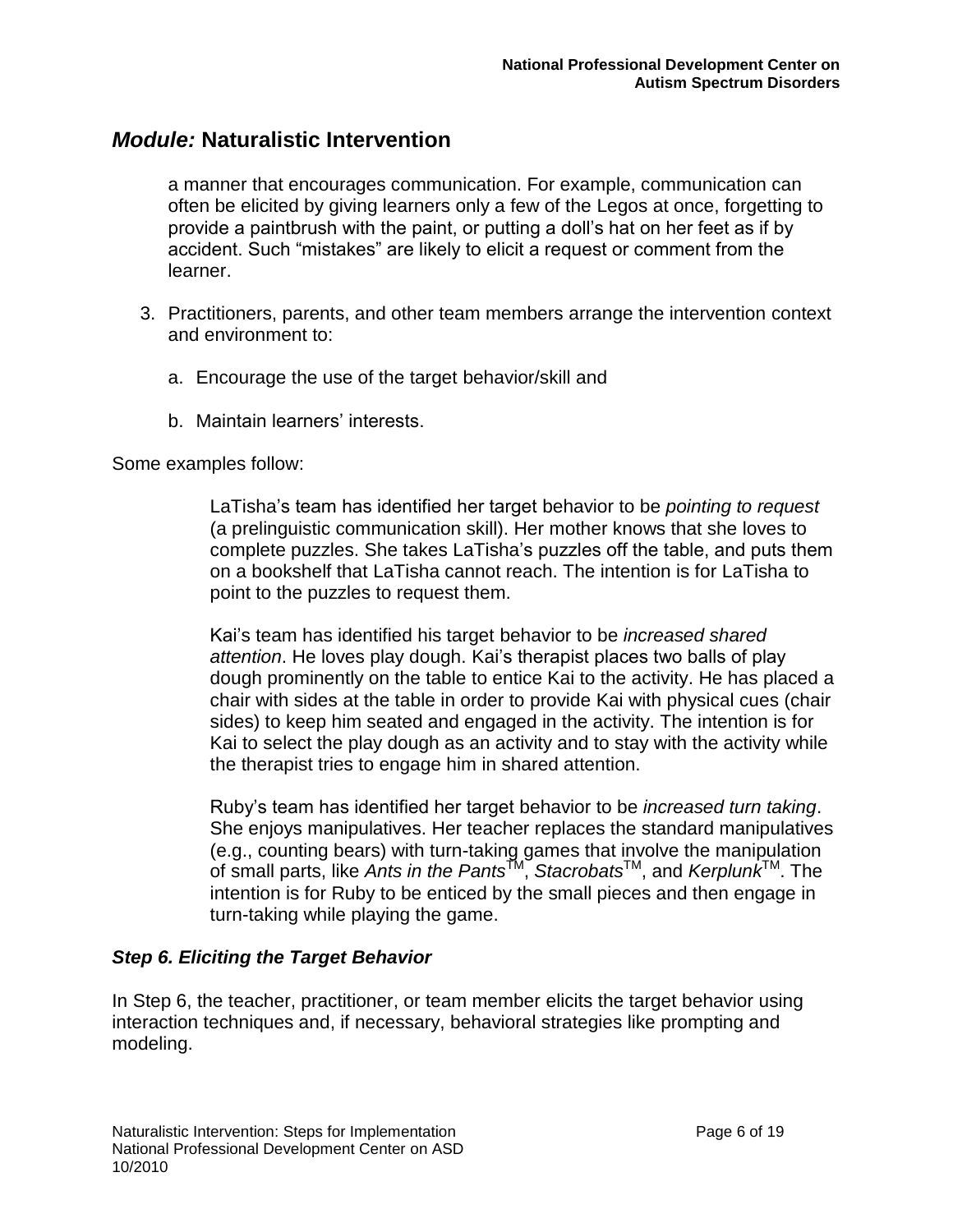Step-by-step directions for each practice will be provided. In practice, it is most common for interaction and behavioral techniques to be used in combination with one another, thereby providing both the foundation of the interaction and the specifics on how the teacher, practitioner, or team member interacts with the learner. In some cases, interaction techniques (Step 6a) will be sufficient to elicit the target behavior, and further prompting (Step 6b) will not be necessary.

### **Step 6a. Engaging the Learner in an Interaction**

In Step 6a, the teacher, practitioner, or team member engages the learner in a language-rich and learner-centered interaction in which the teacher, practitioner, or team member is highly attuned and responsive to the **communicative attempts** of the learner.

- 1. Practitioners, parents, and other team members engage the learner in a language-rich, learner-directed, and reciprocal interaction that involves the following techniques:
	- *a. Following the learner"s lead.* Following the learner"s lead involves allowing the learner to direct the interaction and the activity. Rather than a teacher, practitioner, or team member having a set lesson plan (e.g., to play in the toy house), she waits and sees what the learner wants to do. If the learner goes to the toy house, she engages him there. But if the learner goes to the block area, she engages him with the blocks. Remember that the environment has already been arranged to elicit specific targets (Step 5), so either activity should lead to the desired target.For some learners, the teacher, practitioner, or team member must be especially observant and patient in order to follow the learner"s lead. If a learner has a more passive temperament, it may be difficult to identify his interests, and the teacher, practitioner, or team member may be tempted to become more directive ("Here's a puzzle! Let's do it!"). However, teacher, practitioner, or team members are encouraged to be patient, watch for nonverbal indications of interest (e.g., eye gaze, reaching), and match the learner"s activity level (e.g., if the learner is pouring sand over and over, join her in this activity rather than encouraging her to make a sandcastle).
	- b. *Being at the learner"s level.* With very young learners, the teacher, practitioner, or team member may have to lie or sit on the floor while the child is on a chair or couch to share face-to-face interactions. This kind of positioning facilitates shared attention, which is crucial to the interactions.

For learners who avoid eye contact, it may be necessary for the teacher, practitioner, or team member to maneuver her own body to interrupt the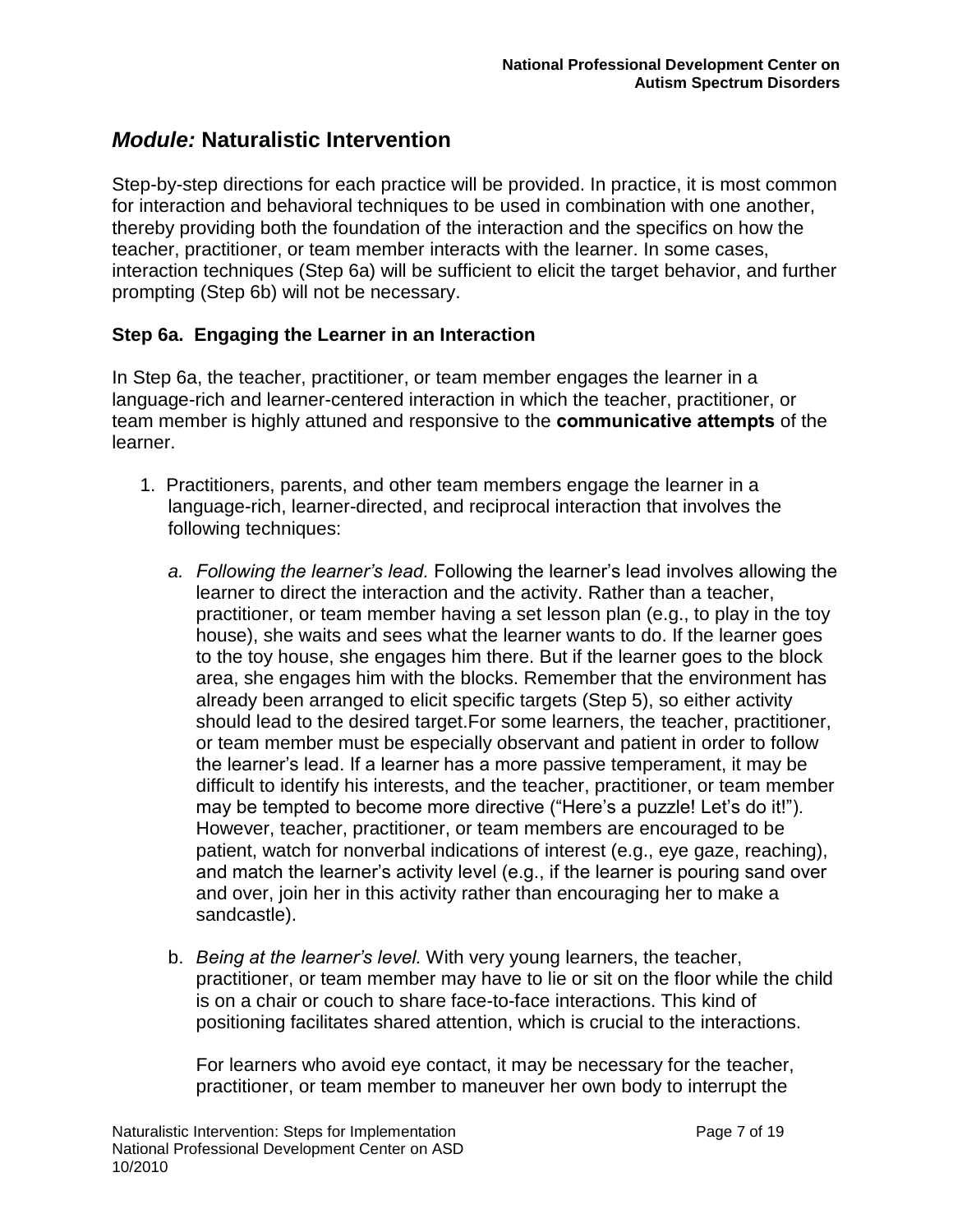learner"s eye gaze. That is, if the learner is looking toward the clock while playing with a koosh ball, the teacher, practitioner, or team member may need to put her own face in the line of the clock to encourage eye contact and establish shared attention. However, if a learner finds eye contact unpleasant and is actively avoiding eye contact, it may be best to engage the learner in an interaction without insisting upon eye contact.

c. *Responding to the learner"s verbal and nonverbal initiations.* When joining learners in play, teacher, practitioner, or team members must be vigilant in watching for learners' communicative cues. A learner who wants a snack that is out of reach may glance toward it and vocalize. The teacher, practitioner, or team member can recognize this as a communicative attempt and respond. Being aware of even the most subtle communicative attempts and responding to these attempts teaches the learner that communication is powerful.

Both verbal and motor imitation can engage learners. If a learner holds a puzzle piece up to her face and says, "ga," the teacher, practitioner, or team member can hold a puzzle piece up to his own mouth and say, "ga." This imitation can encourage turn-taking and facilitate the back-and-forth dance of social communication.

Interrupting a routine with a pause or doing something that the learner finds funny or interesting can engage learners. For example, make a funny face as you reveal yourself after a few rounds of peek-a-boo or pause at the end of a line of a song ("The itsy bitsy spider went up the water…..").

- d. *Providing meaningful verbal feedback.* Responding to a learner"s communicative attempts with words gives learners a model while they are sharing attention with the teacher, practitioner, or team member. A minimally verbal learner may be trying to place a puzzle piece and say, "Ta!" The teacher, practitioner, or team member, available and engaged, can respond, "Stuck! That piece is stuck! Let"s turn it."
- e. *Expanding the learner"s utterances*. When a learner is verbal, especially at the one- to three-word phrase level, the teacher, practitioner, or team member can build on what the learner says, thereby demonstrating more linguistically sophisticated options, as in this script:

Learner (with toy cars): "Car." Teacher (pushes car): "Car. Go, car!" Learner: "Go, car!" Teacher: "Go, car! Fast!"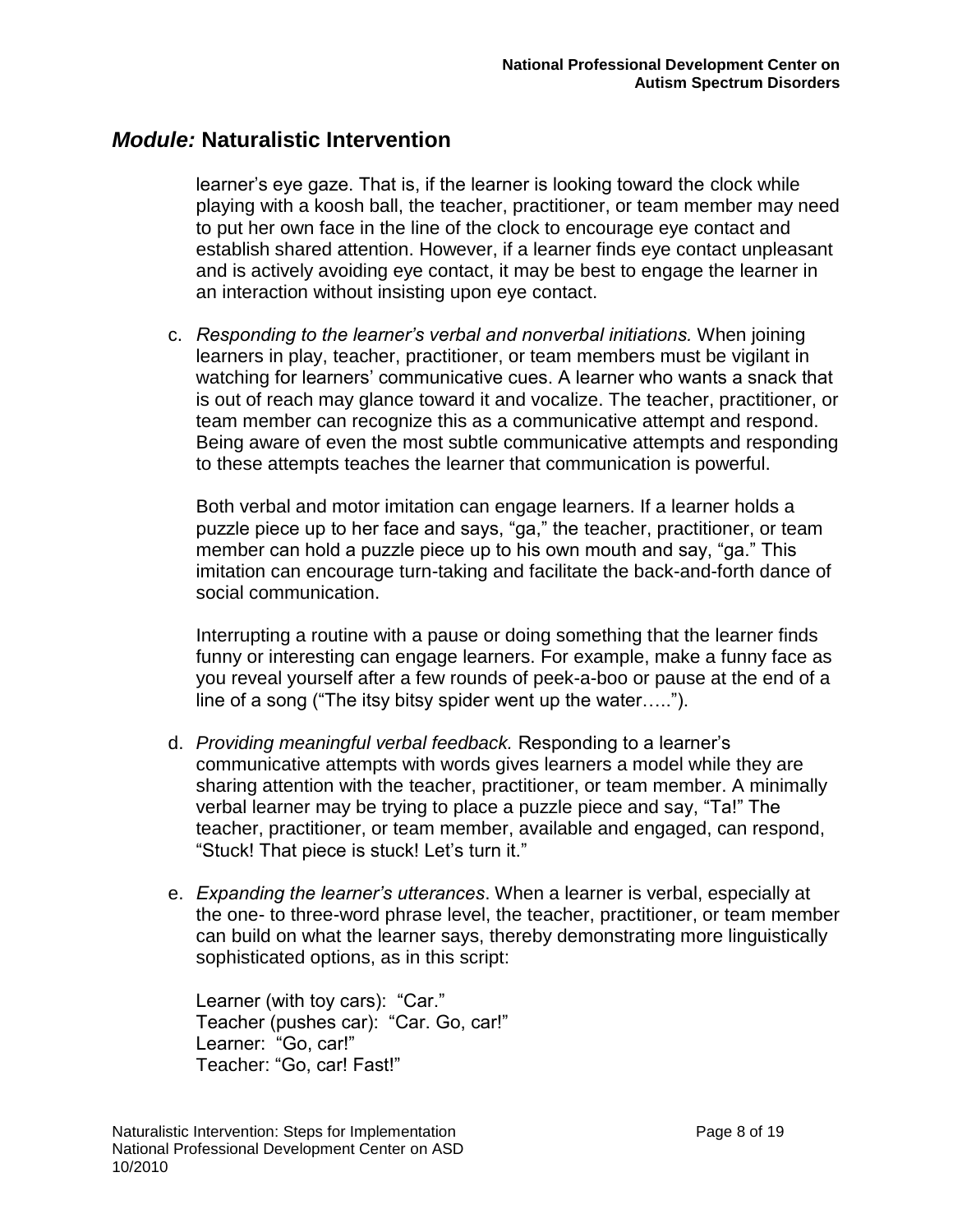To summarize Step 6a, these strategies are used to maintain the learner"s interests and provide language models that are at a slightly higher level than the learner"s own language use. For some learners, these techniques will facilitate their use of the target behavior.

For most children with ASD, it will be necessary to provide supports for learners to demonstrate the target behaviors. Strategies Based on Applied Behavior Analysis (ABA) to elicit targeted behaviors are outlined in Step 6b, below.

### **Step 6b. Using Strategies Based on Applied Behavior Analysis (ABA) to Elicit Target Behaviors**

In Step 6b, the teacher, practitioner, or team member uses **modeling**, **mand-models**, **time delay**, and/or **incidental teaching** techniques to elicit the target behavior within intervention contexts and arranged environments that were identified in Steps 4 and 5.

Sometimes, engaging the learner in a language-rich and responsive interaction (Step 6a) within an arranged environment (Step 5) will result in the learner demonstrating the target behavior. However, if the learner does not demonstrate the target behavior, ABA techniques can be used to elicit the target behaviors (still within the context of an arranged environment and with a teacher, practitioner, or team member who is using responsive interaction techniques). These behavioral techniques include modeling, mand-models, time delay, and incidental teaching. The narrative and tables below detail these practices (adapted from Hancock & Kaiser, 2006).

- 1. Practitioners, parents, and other team members select one of the following interventions to elicit the target behavior:
	- a. modeling,
	- b. mand-modeling,
	- c. modified time delay, or
	- d. incidental teaching.

### *Modeling*

Practitioners, parents, and other team members implement *modeling* by:

- a. Establishing shared attention,
- b. Presenting a verbal model,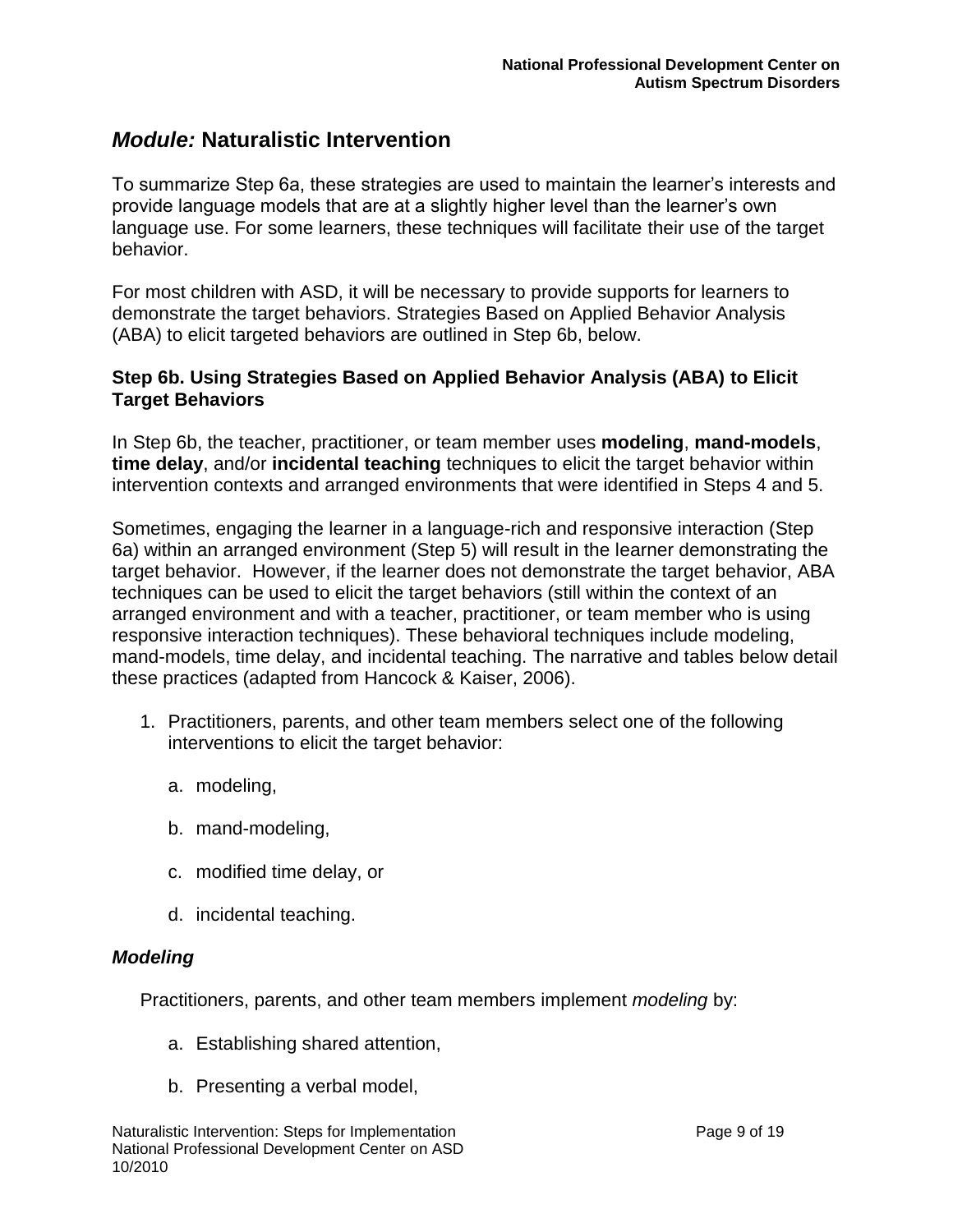- c. Expanding the response and providing the requested material (if the learner responds to the model correctly),
- d. Providing another model (if the learner does not respond or is inaccurate),
- e. Expanding the response and providing the requested material (if the learner responds to the model correctly), and
- f. Stating the correct response and providing the material (if the learner does not respond or does not repeat the model correctly).

The following table illustrates how modeling can be used to teach a learner with ASD to *use two-word utterances* to make a request. Notice how the interaction is brief, with the learner being given two or three models, and that it ends positively, with the learner obtaining the desired material.

|    | <b>Steps</b>                                                                                                                      | <b>Example</b>                                                                                                                                             |
|----|-----------------------------------------------------------------------------------------------------------------------------------|------------------------------------------------------------------------------------------------------------------------------------------------------------|
|    | a. Establish shared attention                                                                                                     | Caleb and his childcare provider are playing with<br>play dough.                                                                                           |
|    | b. Provide a verbal model                                                                                                         | The childcare provider prompts Caleb, "Say, 'More<br>play dough'."                                                                                         |
|    | c. If the learner responds to the<br>model correctly, expand the<br>response and provide the<br>requested material.               | If Caleb says, "More play dough," the childcare<br>provider gives him more play dough and expands his<br>utterance, "More green play dough, please!"       |
|    | d. If the learner does not respond or<br>does not repeat the model exactly,<br>provide another model.                             | If Caleb says, "More," the childcare provider prompts<br>him by saying, "Say, 'More play dough'." She<br>stresses 'play dough'.                            |
|    | e. If the learner responds to the<br>model correctly, expand the<br>response and provide the<br>requested material.               | If Caleb says, "More play dough," the childcare<br>provider gives him more and expands his utterance<br>by saying, "More green play dough, please!"        |
| f. | If the learner does not respond or<br>does not repeat the model<br>correctly, provide material and<br>state the correct response. | If Caleb does not respond or only responds partially<br>(e.g., "More"), the childcare provider says, "More play"<br>dough" and gives Caleb the play dough. |

Table 3. Modeling Technique Example

(Adapted from Hancock & Kaiser, 2006)

### *Mand-Modeling*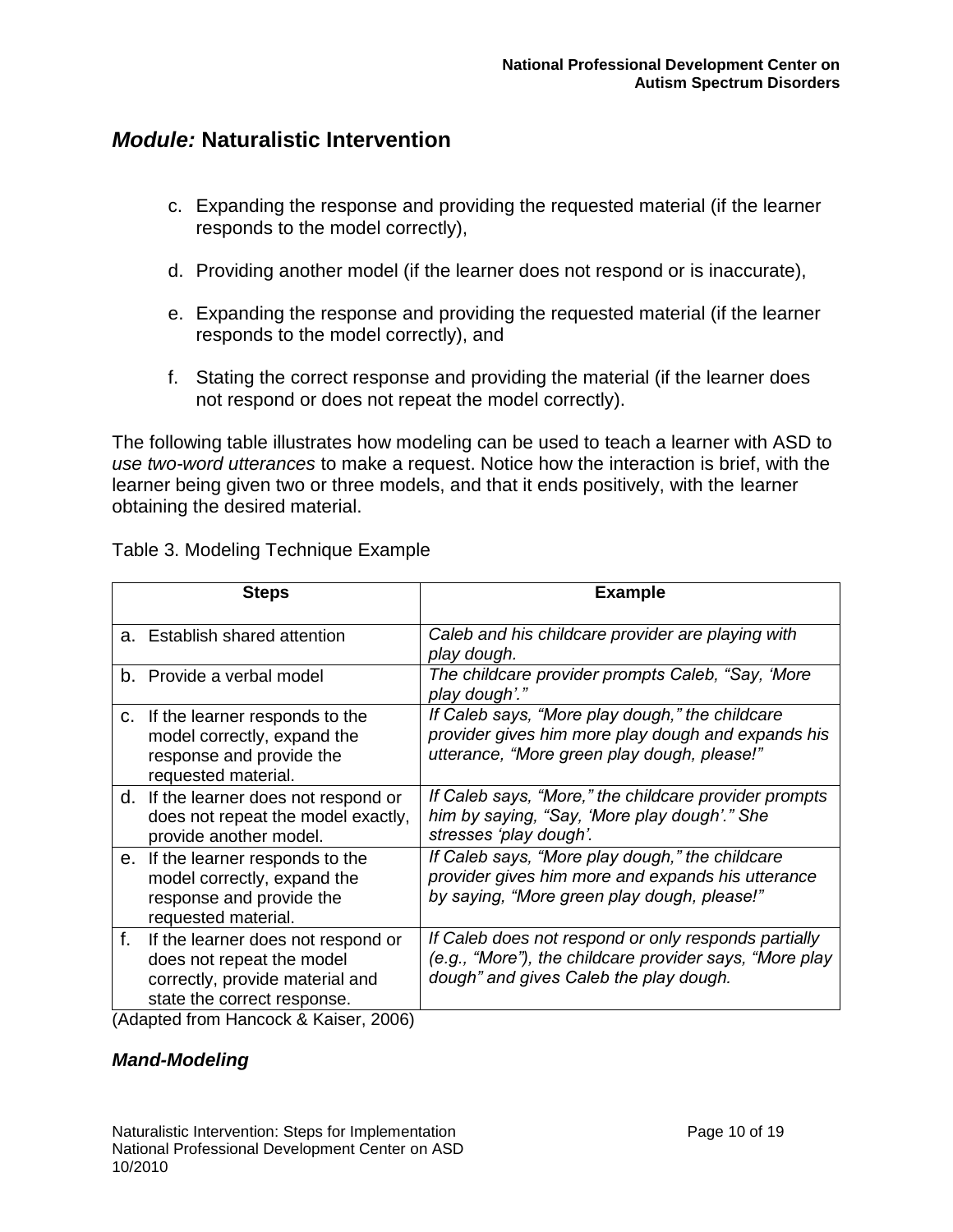Mand-model procedures incorporate a question, choice, or direction (mand) into the activity prior to initiating a modeling procedure.

Practitioners, parents, and other team members implement *mand-modeling* by:

- a. Establishing shared attention;
- b. Presenting a verbal direction (mand) or question;
- c. Expanding the response and providing the requested material (if the learner responds correctly);
- d. Giving another direction or model (depending on the learner"s needs for support), if the learner does not respond or does not respond with a target;
- e. Expanding on the response and providing the requested material (if the learner gives the target response); and
- f. Saying the target response and providing the material (if learner still does not give the target response or repeat the model exactly).

Table 4 illustrates how mand-modeling can be used to teach a learner with ASD how to *use two-word utterances*.

| Table 4. Mand-modeling Procedure Example |  |
|------------------------------------------|--|
|------------------------------------------|--|

|    | <b>Steps</b>                                                                                                                                                      | <b>Example</b>                                                                                                                                                            |
|----|-------------------------------------------------------------------------------------------------------------------------------------------------------------------|---------------------------------------------------------------------------------------------------------------------------------------------------------------------------|
|    | a. Establish shared attention                                                                                                                                     | Sasha and her mother are having snack at the<br>table where enticing snacks are located.                                                                                  |
|    | b. Provide a verbal direction (mand) or<br>question                                                                                                               | Her mother says, "Tell me what you want,<br>Sasha" or gives a choice question, "Do you<br>want apples or crackers?"                                                       |
|    | c. If the learner responds correctly,<br>expand the response and provide the<br>requested material.                                                               | When Sasha says the target response (i.e.,<br>"Want crackers"), her mother provides the<br>crackers and expands her utterance by saying,<br>"Want fish crackers, please!" |
|    | d. If the learner does not respond or does<br>not respond with a target, provide<br>another direction or model (depending<br>on the learner's needs for support). | When Sasha points to the crackers instead of<br>verbalizing, her mother prompts her by saying,<br>"Say, 'Want crackers'."                                                 |
|    | e. If the learner gives the target response,<br>expand the response and provide the<br>requested material.                                                        | When Sasha repeats, "Want crackers," her<br>mother provides the crackers and expands,<br>"Want fish crackers, please!"                                                    |
| f. | If the learner still does not give the                                                                                                                            | When Sasha says, "Crackers," which is not                                                                                                                                 |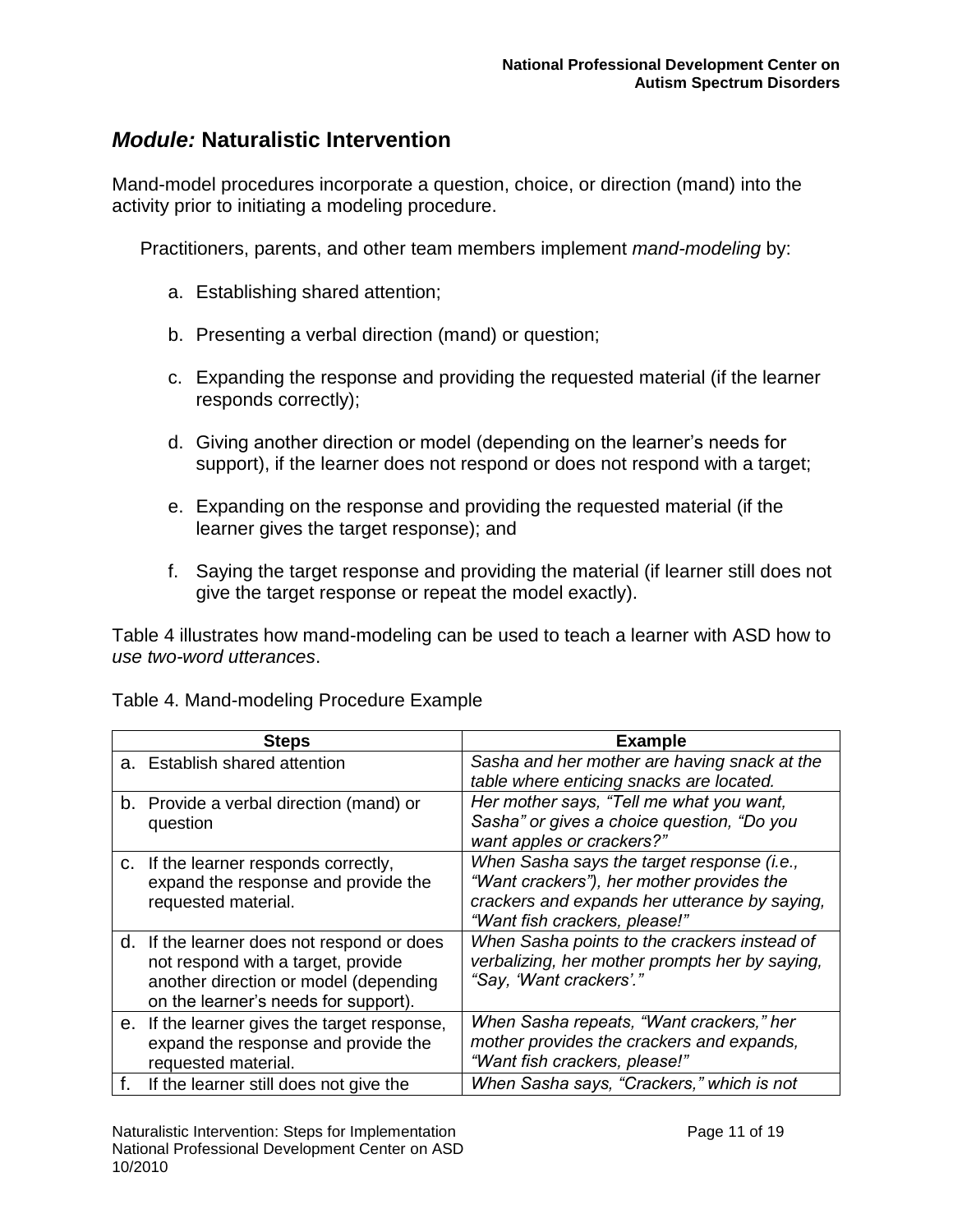| target response or repeat the model  | complete and at the target level, her mother  |
|--------------------------------------|-----------------------------------------------|
| exactly, say the target response and | says, "Want crackers," and provides crackers. |
| provide the material.                |                                               |

(Adapted from Hancock & Kaiser, 2006)

### *Modified Time Delay*

The use of modified time delay, or waiting, before providing a verbal prompt allows learners to initiate the verbalization and encourages them to become aware of nonverbal cues.

Practitioners, parents, and other team members implement modified time delay by:

- a. Establishing shared attention;
- b. Waiting 3-5 seconds for the learner to make a request/comment;
- c. Expanding on the request/comment and providing the requested material/activity (if the learner initiates at the target level);
- d. Providing a mand or model, depending on the learner"s need for support (if the learner does not initiate at the target level;
- e. Expanding on the response and providing the material (if the learner responds correctly);
- f. Saying the target response and providing the material (if the learner still does not give the target response or repeat the model exactly).

The following table illustrates how modified time delay can be used to teach a learner with ASD how to *use two-word utterances* to request.

Table 5. Modified Time Delay Technique Example

| <b>Steps</b>                                                                                                           | <b>Example</b>                                                                                                                      |
|------------------------------------------------------------------------------------------------------------------------|-------------------------------------------------------------------------------------------------------------------------------------|
| a. Establish shared attention                                                                                          | John's teacher is pushing John on the swing,<br>facing him.                                                                         |
| b. Wait for the learner to make a request                                                                              | The teacher lets the swing come to a stop. She<br>waits, with her hands up as if to push, and has an<br>expectant look on her face. |
| c. If the learner initiates a request/<br>comment at the target level, expand<br>the response and provide the request. | If John says, "Push me!" the teacher says, "Push<br>me really high!" and pushes the swing.                                          |
| d. If the learner does not initiate at the                                                                             | If John grunts instead of verbalizing, the teacher                                                                                  |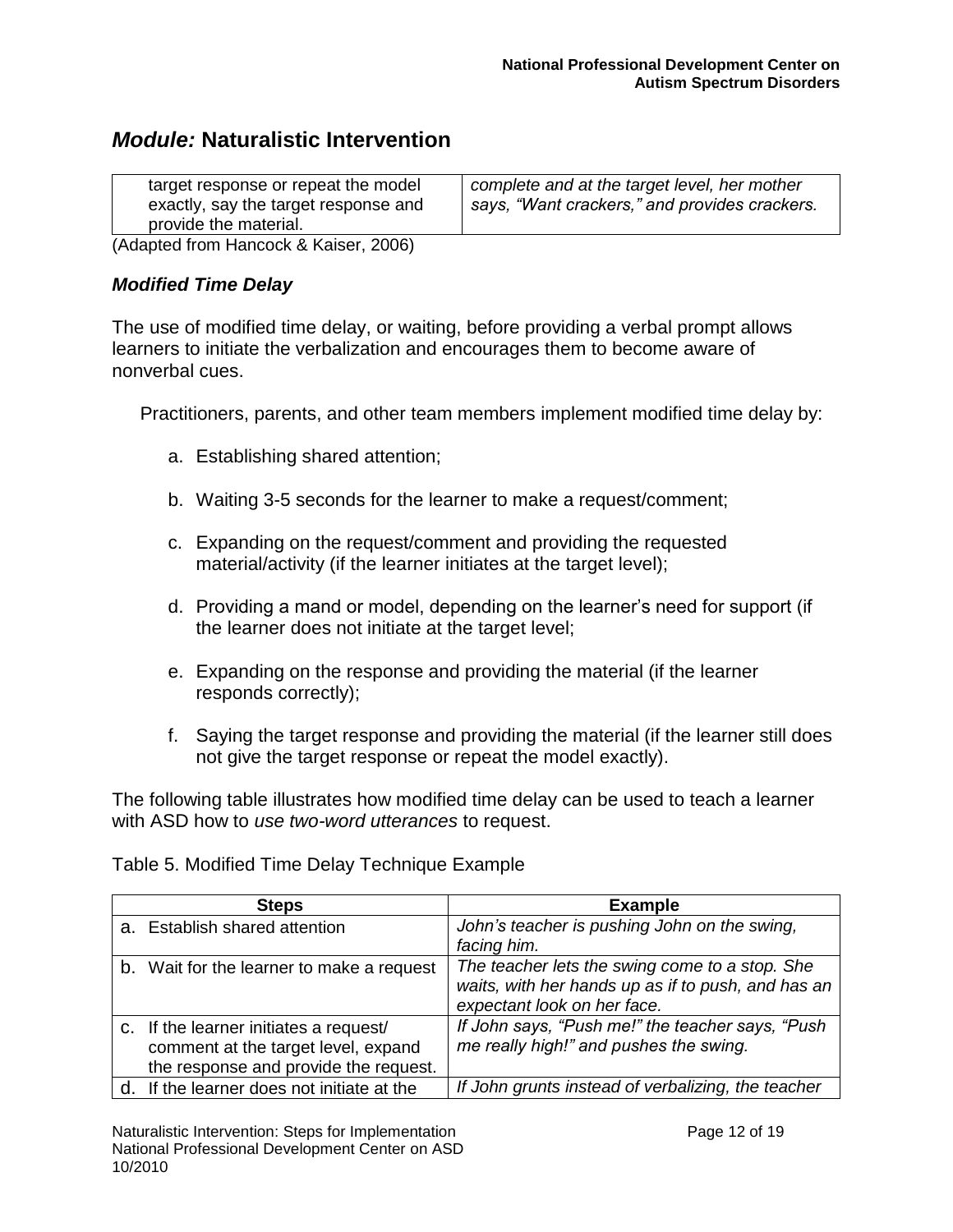| target level, provide a mand or model<br>depending on the learner's need for<br>support.                                                       | can give a mand, "Tell me what to do, John," or<br>give a model, "Say 'Push me'."                         |
|------------------------------------------------------------------------------------------------------------------------------------------------|-----------------------------------------------------------------------------------------------------------|
| e. If the learner responds correctly,<br>expand the response and provide the<br>material.                                                      | If John says, "Push me!" the teacher says, "Push<br>me really high!" and pushes the swing.                |
| If the learner still does not give the<br>target response or repeat the model<br>exactly, say the target response and<br>provide the material. | If John does not respond or says, "Push," the<br>teacher says, "Push me!" and pushes him on the<br>swing. |

(Adapted from Hancock & Kaiser, 2006)

### *Incidental Teaching*

Incidental teaching can be used to help learners elaborate on requests they have made. The teacher, practitioner, or team member encourages the learner to initiate interactions and manipulates the environment to elicit a request, and then uses a question to encourage an elaboration from the learner.

Practitioners, parents, and other team members implement incidental teaching by:

- a. Setting up the environment to encourage learners to request assistance or materials,
- b. Waiting for learners to initiate the request,
- c. Responding with a request for elaboration (if the learner does not initiate with the target response),
- d. Continuing to prompt for elaboration until the learner responds appropriately, and
- e. Using model, mand-model, or modified time delay procedures, depending on the needs of the learner (if the learner does not initiate a request).

The following table illustrates how incidental teaching can be used to teach a learner with ASD how to *use modifiers when making requests*.

Table 6. Incidental Teaching Example

| <b>Steps</b>                                                                             | Example                                                                                                                               |
|------------------------------------------------------------------------------------------|---------------------------------------------------------------------------------------------------------------------------------------|
| a. Set up the environment to encourage<br>learners to request assistance or<br>materials | Ming's teacher knows she likes to play a fishing<br>game. She places the game on the table, but<br>does not put out the fishing pole. |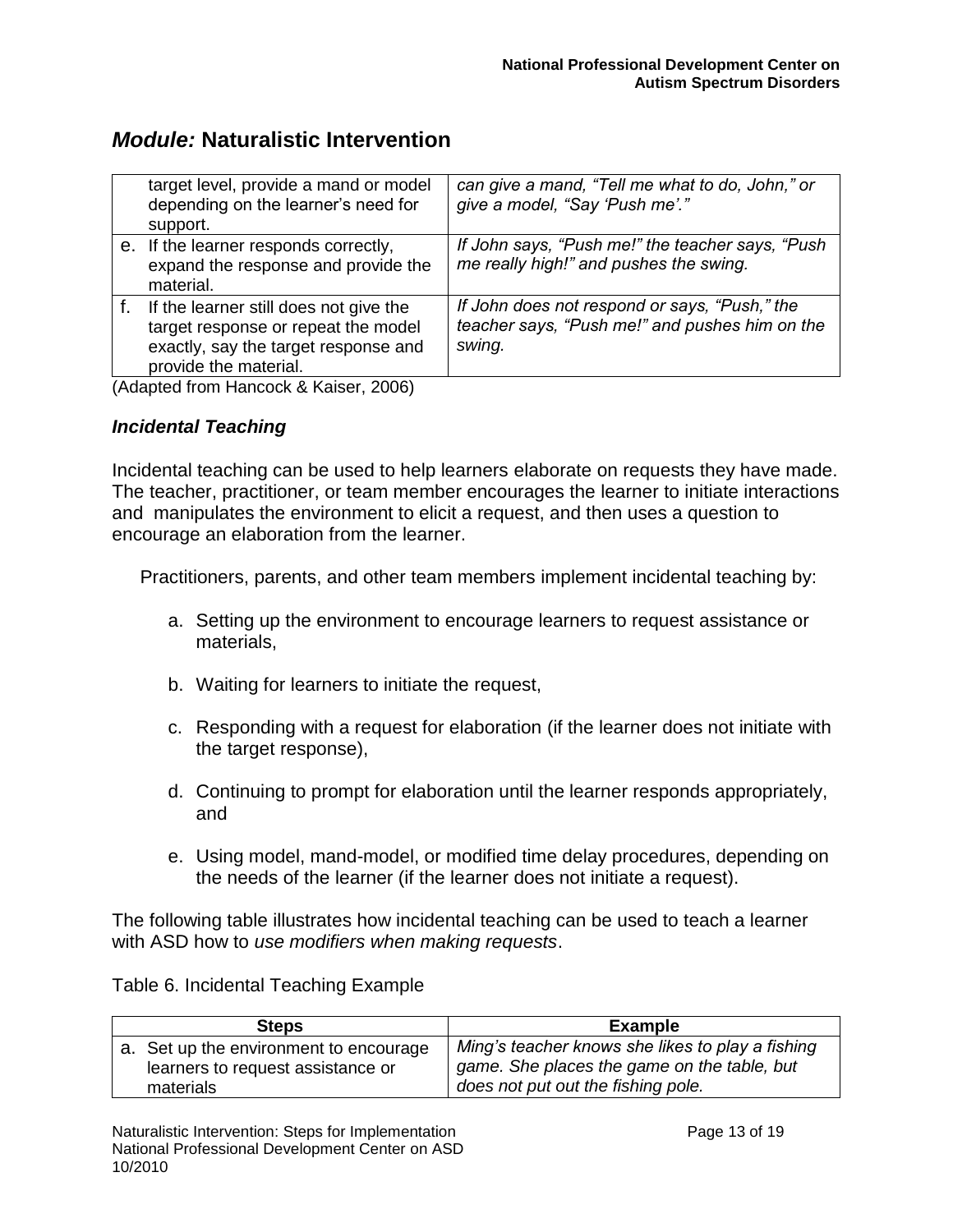| b. Wait for learners to initiate the request                                                                                                                                         | Ming looks at her teacher and says, "Pole."                                                                                                                                                                                                           |
|--------------------------------------------------------------------------------------------------------------------------------------------------------------------------------------|-------------------------------------------------------------------------------------------------------------------------------------------------------------------------------------------------------------------------------------------------------|
| c. If the learner initiates with the target<br>response, respond with a request for<br>elaboration.                                                                                  | Her teacher asks, "What kind of pole?" If Ming<br>replies, "Fishing pole," her teacher can say,<br>"That's right!" and provide her with the fishing<br>pole. If Ming still replies, "Pole," then her teacher<br>may prompt again for the elaboration. |
| d. Continue to prompt (varying the level<br>of prompting as needed) for the<br>elaboration until the learner responds<br>appropriately.                                              | If Ming still replies, "Pole," then her teacher may<br>prompt again for the elaboration: "Tell me what<br>kind of pole, Ming."                                                                                                                        |
| e. If the learner does not initiate a<br>request with the target behavior, use<br>model, mand-model, or modified time<br>delay procedures, depending on the<br>needs of the learner. | If Ming points at the pole or says, "Pole," her<br>teacher can respond with the procedure that is<br>most appropriate for Ming. In this example, her<br>teacher provides a model, "Say fishing pole."                                                 |
| $(A$ dented from Henseek $9$ Keiser $2000$                                                                                                                                           |                                                                                                                                                                                                                                                       |

(Adapted from Hancock & Kaiser, 2006)

The strategies described in the above section also can be used with prelinguistic learners, with some modifications. Instead of expanding on a verbal response, the communication partner would map language onto the target behavior. This can be used to pair language with any communicative attempt. If a learner points to a picture on the mantel (request for information), her mother can say, "That's Grandma!" If a child pushes away her plate of noodles (protest), her father can say, "Oh! I don"t want spaghetti," and remove her plate. One way to think of pairing an adult's words with a child"s intent is to say it "as your child would if he could" (Sussman, 1999, p. 208).

Another example follows:

Jenna is in her playroom. Her mother is trying to get her to request by pointing. She has placed some of Jenna"s favorite toys in clear containers and put them on a shelf. She tells Jenna, "Show me what you want," (mand-model), and Jenna points to her pop beads. Jenna"s mother says, "You want pop beads," and hands her the beads.

*Table 1 provides a thorough example on how all these strategies might be used throughout a preschooler"s day to elicit the target behavior.*

### *Step 7. Using Data Collection to Monitor Learner Progress and Determine Next Steps*

 1. Practitioners, parents, and other team members collect data to evaluate the success of the intervention and to guide future decision-making.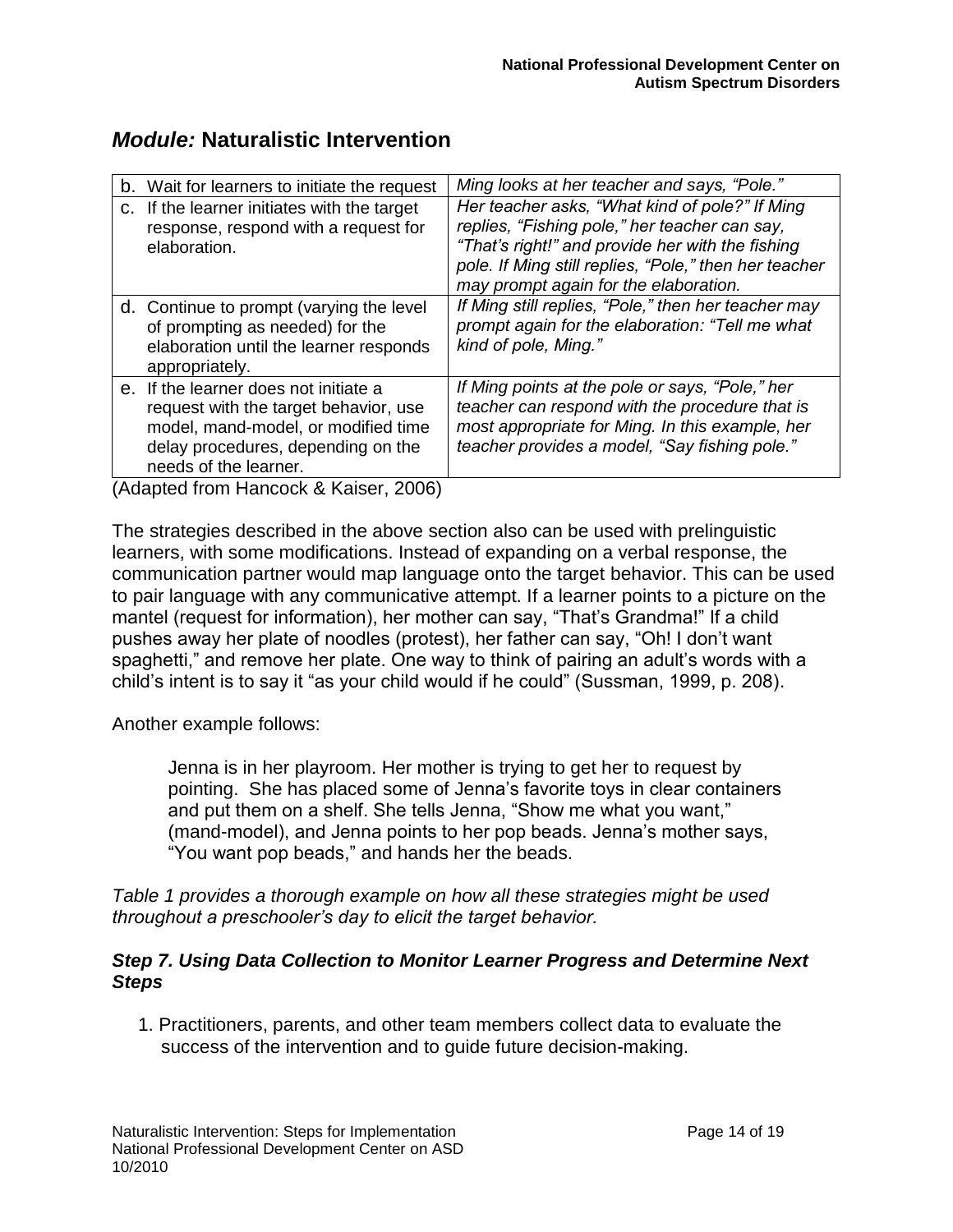Data should be gathered throughout naturalistic intervention, such as taking language samples and/or data on strategies that were used to elicit the target behavior. Because naturalistic intervention involves having the conversational partner engaged with the learner, it can be helpful to either a) video record the session and collect data off the video at a later point in time or b) have an observer take the data. However, real-time data collection may be possible and the teacher, practitioner, or team member should identify data collection measures and procedures that are feasible and efficient.

The example below shows how data could be gathered on the intervention, including routines in which the intervention was embedded, environmental modifications, and strategies that were used to elicit the target behavior.

| Learner: Jason |                                                          |                      |                                 |                         |                   |
|----------------|----------------------------------------------------------|----------------------|---------------------------------|-------------------------|-------------------|
|                | <b>Person collecting data: Ms. C</b>                     |                      |                                 |                         |                   |
|                | <b>Target Behavior (TB):</b> using words to ask for more |                      |                                 |                         |                   |
| <b>Date</b>    | <b>Activity/Routine</b>                                  | Environmental        | <b>Strategies Used</b>          | TB                      | <b>Notes</b>      |
|                |                                                          | <b>Modifications</b> | (underline or circle)           | used                    |                   |
|                |                                                          |                      |                                 | Yes/                    |                   |
|                |                                                          |                      |                                 | <b>No</b>               |                   |
| $4 - 9$        | Snack.                                                   | Snacks out of        | M<br>Ma<br>TD<br>IТ<br>O        | N                       | Off day? Had to   |
|                |                                                          | $reach.$ Choices $=$ | Ma<br>TD<br>M<br>ΙT<br>O        | Y                       | províde model for |
|                |                                                          | chíps, goldfísh,     | M<br>Ma<br>TD<br>IT<br>O        | $\vee$                  | him to request    |
|                |                                                          | apple, juice box,    | M<br>Ma<br>TD<br>IT<br>O        | $\vee$                  | more              |
|                |                                                          | raísíns              | TD<br>M<br>Ma<br>IT<br>O        | Υ                       |                   |
| $4 - 10$       | Snack.                                                   | Same                 | M<br>Ma<br>TD<br>IT<br>O        | $\vee$                  | Only ate chips    |
|                |                                                          |                      | TD<br>IT<br>M<br>Ma<br>O        | Y                       | today             |
|                |                                                          |                      | TD<br>М<br><u>Ma</u><br>IT<br>O |                         |                   |
|                |                                                          |                      | м<br>Ma<br>TD<br>IT<br>O        | $\vee$                  |                   |
|                |                                                          |                      | M<br>Ma<br>TD<br>IT<br>O        | ⋎                       |                   |
| $4 - 11$       | Free Choice -                                            | I held the bin of    | Ma<br>TD<br><u>M</u><br>IT<br>O |                         | Keesha playing    |
|                | Pirate Legos                                             | Legos and only       | TD<br>M<br>Ma<br>IT<br>O        | $\overline{\mathsf{N}}$ | with us at same   |
|                |                                                          | gave three blocks    | TD<br>M<br>Ma<br>IT<br>O        | Y                       | time - each       |
|                |                                                          | at a tíme when       | M<br>Ma<br><u>TD</u><br>O<br>IT | Y                       | building their    |
|                |                                                          | asked                | Ma<br><u>TD</u><br>м<br>IT<br>O |                         | own thing         |

Table 7. Example of Outcome Data Collection

M = **M**odel, Ma = **Ma**nd-Model, TD = Modified **T**ime **D**elay, IT = **I**ncidental **T**eaching, O = **O**ther

Examples of simple data collection procedures include: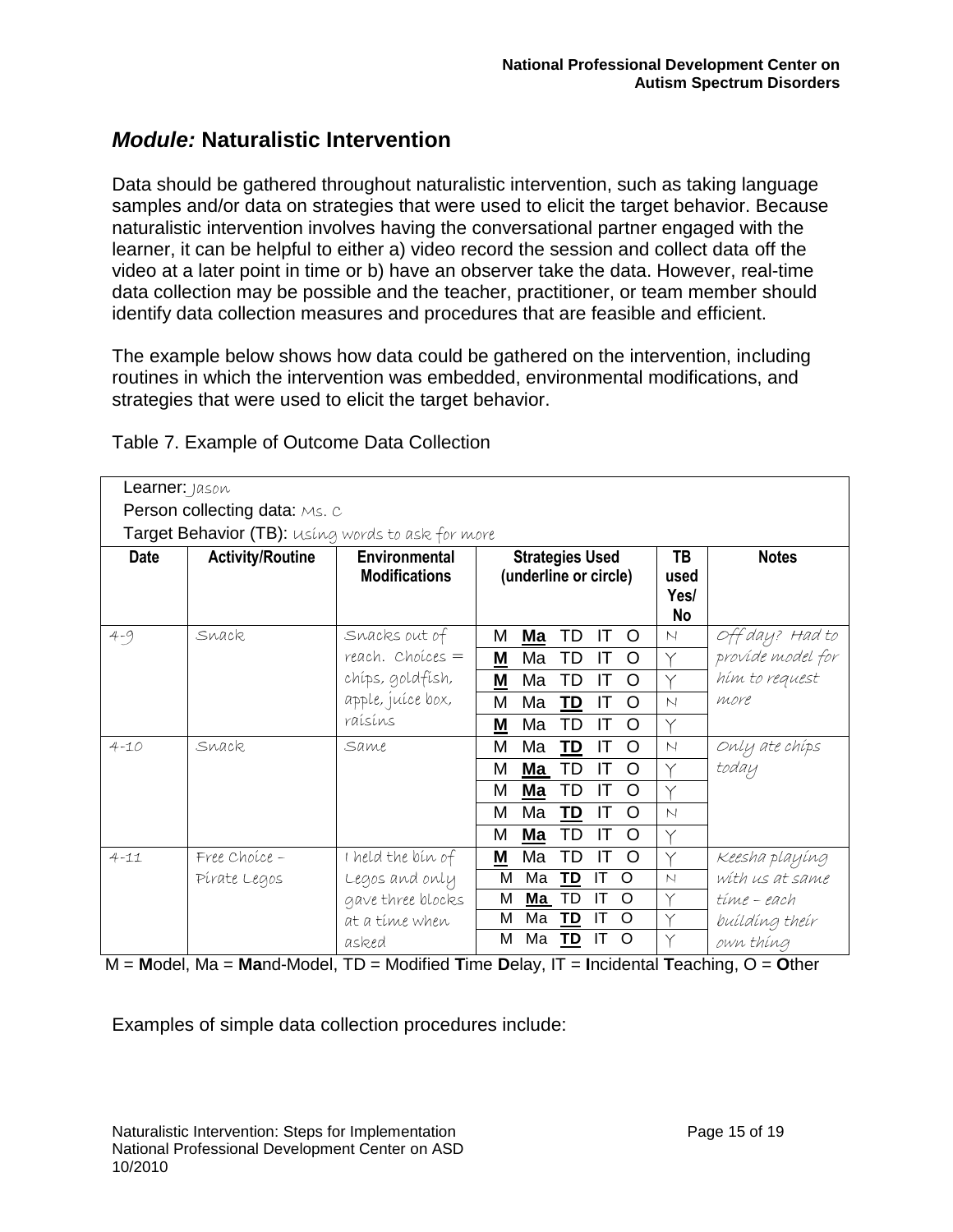- Wrapping paper around one's wrist on which data can be tallied, allowing adults to move around the teaching space without having to carry data collection sheets.
- Placing data collection sheets around the teaching space so that they are available regardless of where the learner goes.
- Gathering data from multiple students on address labels that can later be peeled off and put on individual students" data sheets. Practitioners, parents, and other team members will avoid having to shuffle through multiple data sheets as they interact with a classroom of students.

### **References**

Hancock, T. B., & Kaiser, A. P. (2006). Enhanced milieu teaching. In McCauley R.J. & Fey, M.E. (Ed.), *Treatment of language disorders in children* (pp. 203-229). Baltimore: Paul H. Brooks Publishing.

Sussman, F. (1999). *More than words: Helping parents promote communication and social skills in children with autism spectrum disorder*. Toronto, ON: The Hanen Centre.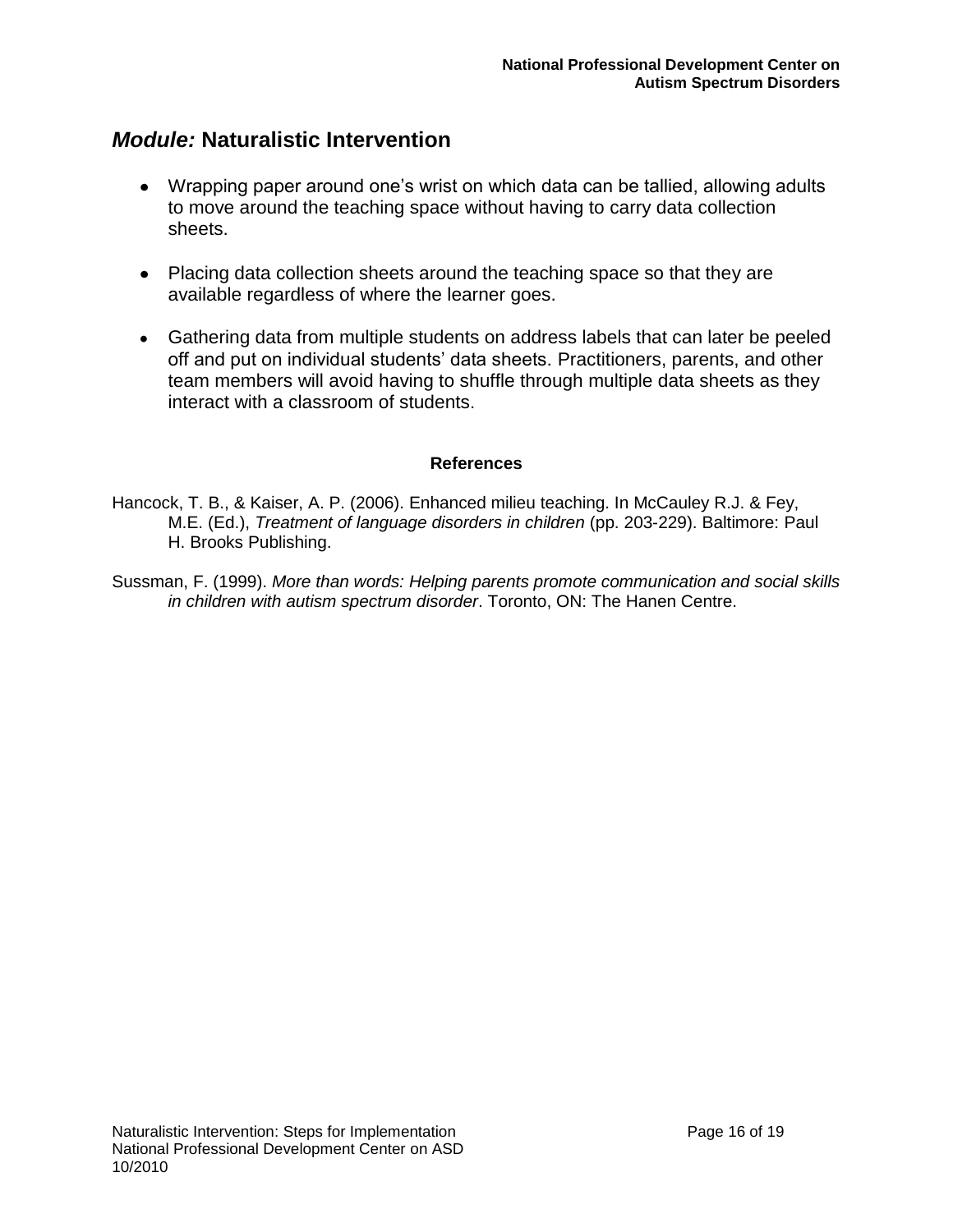Table 1. Embedding Natural Intervention within Daily Activities

| <b>Daily</b><br>Activity/ | <b>Goals</b>                                                                                                                                                                                                                                                                                                                                                                                                                                   |                                                                                                                                                                                                                                                                                                                                                                                                                                                                                                                                                                                                                                                                                                                                                                                                                                                                                  |  |
|---------------------------|------------------------------------------------------------------------------------------------------------------------------------------------------------------------------------------------------------------------------------------------------------------------------------------------------------------------------------------------------------------------------------------------------------------------------------------------|----------------------------------------------------------------------------------------------------------------------------------------------------------------------------------------------------------------------------------------------------------------------------------------------------------------------------------------------------------------------------------------------------------------------------------------------------------------------------------------------------------------------------------------------------------------------------------------------------------------------------------------------------------------------------------------------------------------------------------------------------------------------------------------------------------------------------------------------------------------------------------|--|
| <b>Routine</b>            | Goal 1. Using 2-3 word utterances to request                                                                                                                                                                                                                                                                                                                                                                                                   | Goal 2. Labeling body parts                                                                                                                                                                                                                                                                                                                                                                                                                                                                                                                                                                                                                                                                                                                                                                                                                                                      |  |
| Coat Hook<br>Routine      | Activity: Adults can forget to bring necessary items (shoes<br>to replace his boots) to assist student.<br>Intervention: Use modified time delay and mands to<br>encourage request.<br>Wait (modified time delay) to see if Brian requests<br>his shoes independently.<br>If not, provide a mand: "Tell me what you need,<br>Brian," in order to prompt for the response: "my<br>shoes."                                                       | Activity: Removing coat, etc in the morning.<br>Intervention: Use mands (commands/prompts) and time delay to elicit<br>labels for body parts associated with clothing items.<br>Adult asks, "Are these your hands or feet?" as Brian removes<br>his mittens. Brian responds, "Hands."<br>Adult comments, "I see your ____," as Brian removes his<br>boots. Brian responds, "Feet."                                                                                                                                                                                                                                                                                                                                                                                                                                                                                               |  |
| Circle<br>Time            | Activity: Include "requests" into daily classroom<br>assignments during circle time.<br>Intervention: Provide models to encourage Brian to use a<br>two-word utterance to make these requests.<br>Encourage the daily "weather person" to ask a<br>$\bullet$<br>friend to walk with them to the window by<br>requesting, "Help me, please."<br>Letting the "friend counter" request a specific<br>pointer for counting, "Red pointer, please". | Activity: Include songs involving body parts in the class's repertoire.<br>Intervention: Use modified time delay to encourage Brian to fill in the<br>missing word during your pause<br>During the Hokey Pokey, use time delay and encourage Brian<br>$\bullet$<br>to fill in the missing word during your pause. Adult sings,<br>"You put your ____" (and places arm out) and calls on Brian.<br>Brian responds, "Arm in!"<br>Activity: Dress a toy bear as part of the daily weather report.<br>Intervention: Probe with choice questions about where clothing goes<br>on the bear.<br>After the class decides to do so, adult places sandals on the<br>bear. Adult asks Brian, "Where are the bear's sandalson<br>his feet or head?" Brian responds, "Feet!"<br>If Brian does not respond or gives an incorrect response,<br>adult provides a model: "On his feet! Say feet." |  |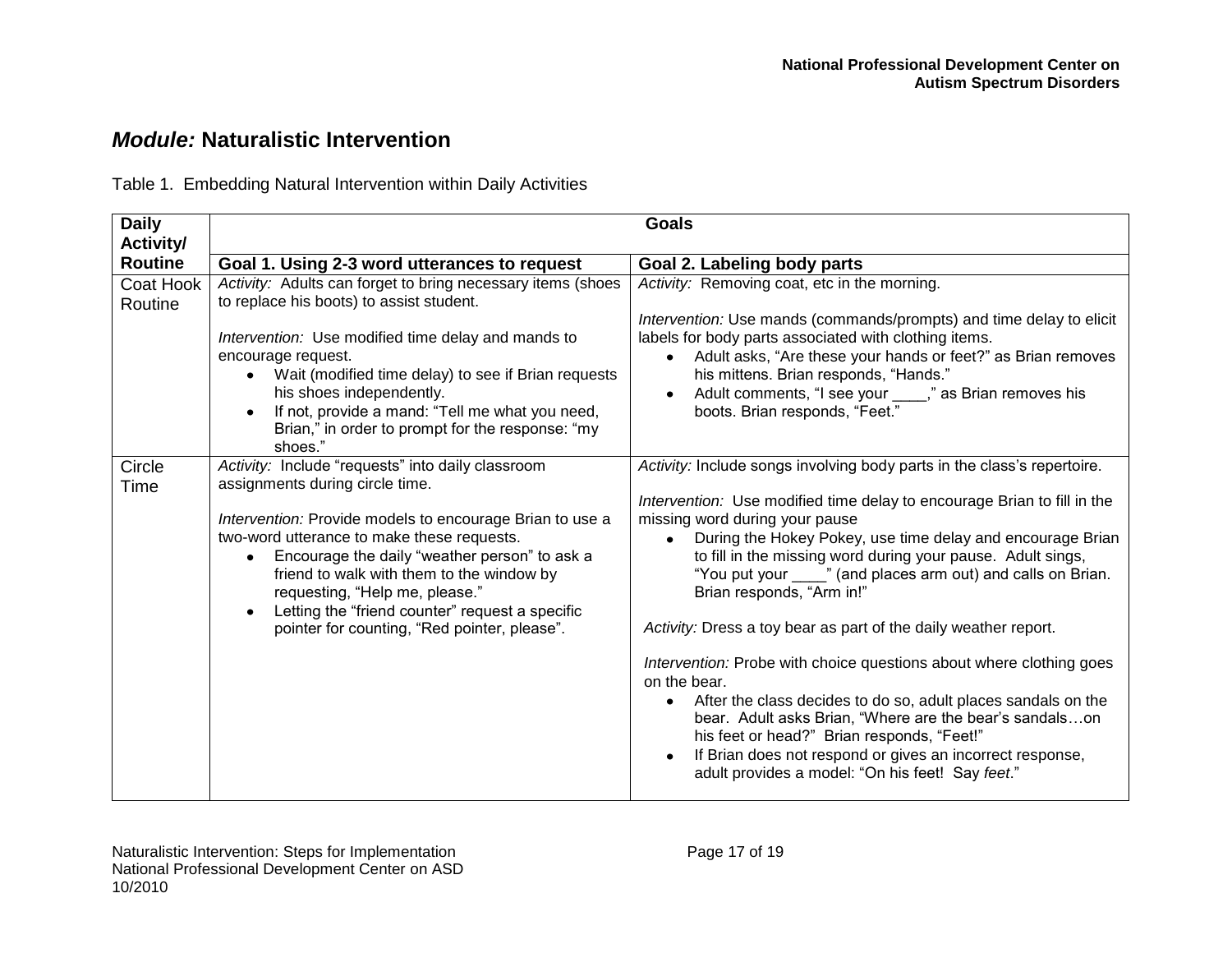| <b>Daily</b><br>Activity/<br><b>Routine</b> | <b>Goals</b>                                                                                                                                                                                                                                                                                                                                                                                                                                                                                                                                                                             |                                                                                                                                                                                                                                                                                                                                                                      |  |  |  |  |  |  |
|---------------------------------------------|------------------------------------------------------------------------------------------------------------------------------------------------------------------------------------------------------------------------------------------------------------------------------------------------------------------------------------------------------------------------------------------------------------------------------------------------------------------------------------------------------------------------------------------------------------------------------------------|----------------------------------------------------------------------------------------------------------------------------------------------------------------------------------------------------------------------------------------------------------------------------------------------------------------------------------------------------------------------|--|--|--|--|--|--|
|                                             | Goal 1. Using 2-3 word utterances to request                                                                                                                                                                                                                                                                                                                                                                                                                                                                                                                                             | Goal 2. Labeling body parts                                                                                                                                                                                                                                                                                                                                          |  |  |  |  |  |  |
| Morning<br><b>Snack</b>                     | Activity: Offered choices at snack time are kept out of reach<br>but in sight.                                                                                                                                                                                                                                                                                                                                                                                                                                                                                                           | Activity: The group talks about body parts that are used for<br>eating.                                                                                                                                                                                                                                                                                              |  |  |  |  |  |  |
|                                             | Intervention: Adult uses mand to elicit request. Models two-<br>word utterances when response is a single word utterance.<br>Modified time delay is used to elicit request for more.<br>Adult says, "Tell me what you want." If Brian replies<br>$\bullet$<br>with a single word ("cookie"), adult models two-word<br>utterance: Say chocolate cookie."<br>Adult gives only a small serving of requested snack<br>(e.g., two goldfish crackers). Wait for Brian to request<br>more. Model the two-word phrase if he uses a single<br>word to request: "Say more please."                 | Intervention: Adult uses modified time delay to encourage Brian<br>to fill in to appropriate body part.<br>Adult: "Brian, for chewing I use my " Brian<br>$\bullet$<br>responds, "Teeth!"<br>If Brian does not respond with the target, use a question<br>paired with the visual example of chewing: "Brian, what<br>am I chewing with?"                             |  |  |  |  |  |  |
| Free<br>Choice                              | Activity: Favorite toys are placed out of reach, but in sight.<br>Intervention: Adult waits for Brian to make a request (time<br>delay). If Brian uses a single word or gesture, adult provides a<br>model.<br>Brian says, "Trains!" Adult responds, "You want the<br>$\bullet$<br>trains! Say want trains!"<br>Activity: Certain activities require a partner.<br>Intervention: Adult models a request to play for Brian.<br>Adult walks with Brian to a peer. Adult says, "Brian<br>$\bullet$<br>wants to play with you. Brian, say 'Play with me?"<br>Brian responds, "Play with me?" | Activity: Dolls are available in the "Doctor's Office" pretend play<br>area.<br>Intervention: Adult uses mands in order to prompt Brian to label<br>body parts as he fixes the doll's injuries.<br>Brian is placing a band-aid on the doll's belly. Adult asks,<br>"Brian, tell me where you're putting the band aid." Brian<br>looks at doll and responds, "Belly." |  |  |  |  |  |  |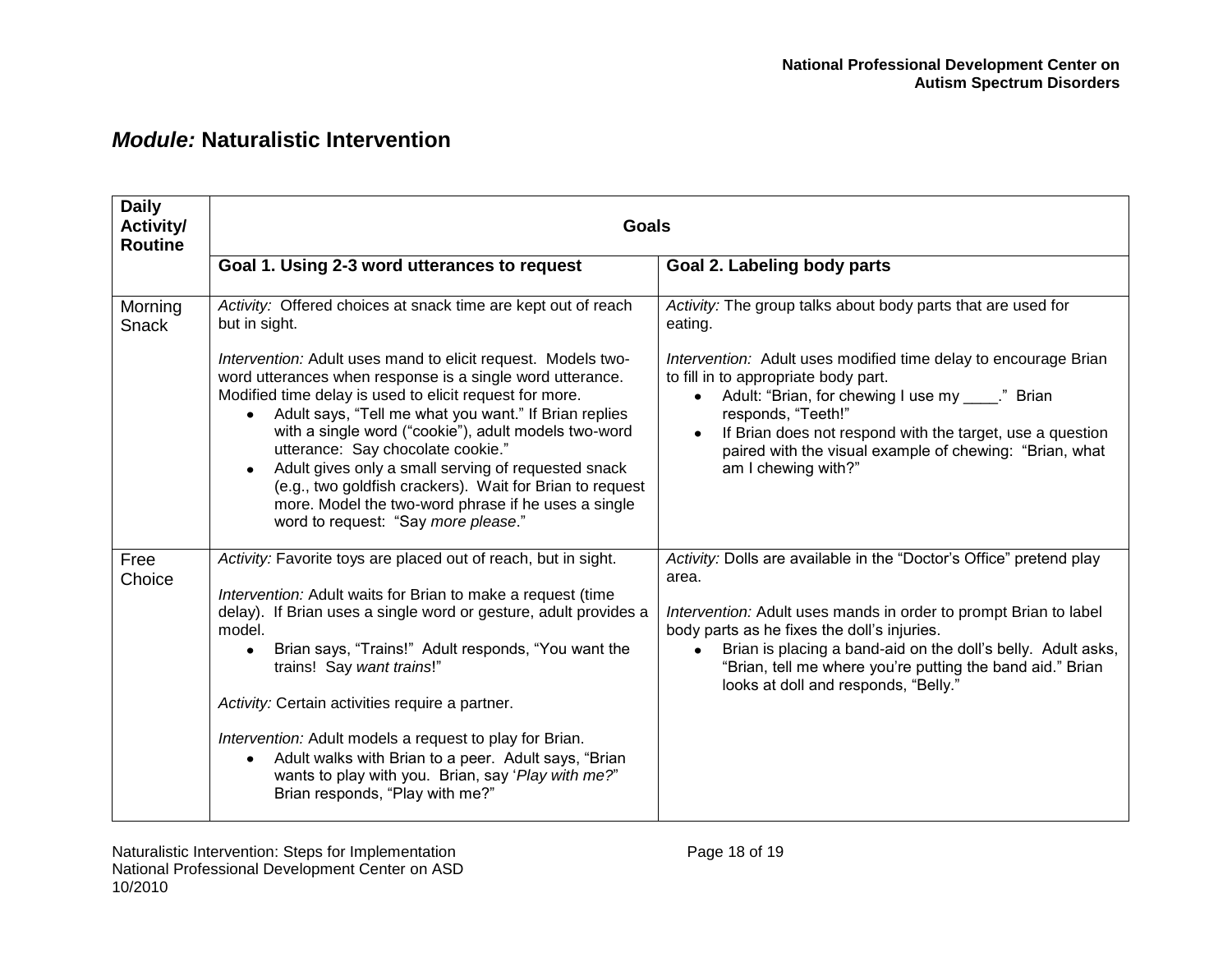| <b>Daily</b><br>Activity/    | <b>Goals</b>                                                                                                                                                                                                                                                                                                                                                                                      |                                                                                                                                                                                                                                                                                                                                                                              |  |  |  |  |
|------------------------------|---------------------------------------------------------------------------------------------------------------------------------------------------------------------------------------------------------------------------------------------------------------------------------------------------------------------------------------------------------------------------------------------------|------------------------------------------------------------------------------------------------------------------------------------------------------------------------------------------------------------------------------------------------------------------------------------------------------------------------------------------------------------------------------|--|--|--|--|
| <b>Routine</b>               | Goal 1. Using 2-3 word utterances to request                                                                                                                                                                                                                                                                                                                                                      | Goal 2. Labeling body parts                                                                                                                                                                                                                                                                                                                                                  |  |  |  |  |
| Lunch                        | Activity: Milk choices are placed out of reach.                                                                                                                                                                                                                                                                                                                                                   | Activity: Cleaning up after lunch                                                                                                                                                                                                                                                                                                                                            |  |  |  |  |
|                              | Intervention: Adult asks Brian what kind of milk he wants and<br>uses incidental teaching to expand the request.<br>Brian says, "Milk please." Adult responds, "What kind<br>of milk?" Brian responds, "Chocolate milk please!"                                                                                                                                                                   | Intervention: Adults uses a mands to have Brian label body parts<br>while he cleans up.<br>As Brian wipes his mouth and hands, adult says, "Brian,<br>$\bullet$<br>tell me what you're wiping." Brian responds with the<br>appropriate label.                                                                                                                                |  |  |  |  |
| Outside<br>Play              | Activity: Sand toys are withheld until verbally requested.<br>Intervention: Adult holds sand toys out with an expectant look<br>on her face and waits for Brian to request.<br>Brian says, "Please." Adult models the two word<br>phrase, "Say digger please." Brian responds<br>appropriately.                                                                                                   | Activity: Pouring sand on Brian's arms, hands, and legs in the<br>sandbox: a familiar and enjoyed activity.<br>Intervention: Adult uses mands (command/prompt) to have Brian<br>label body parts.<br>Brian sticks his hand out, toward the pouring sand. Adult<br>says, "Tell me where to pour it, Brian." Brian responds,<br>"My hand!" They do the same for legs and arms. |  |  |  |  |
| At Home:<br>Driveway<br>Play | Activity: Play with bikes, scooters, sports equipment, all of<br>which are hung out of reach<br>Intervention: Adult uses mand-model to elicit the request.<br>Adult says, "Tell me what you want, Brian." Adult<br>$\bullet$<br>pauses, allowing Brian to respond, "My bike!"<br>If Brian responds with a single word or a gesture,<br>$\bullet$<br>adult provides a model, "Say my bike please!" | Activity: Tracing Brian's body on the driveway with chalk<br>Intervention: Adult asks choice questions to elicit the labels.<br>As the adult and Brian color in the outline, the adult can<br>ask, "What are you drawing now, Brian, your eyes or your<br>nose?" Brian responds, "My eyes!"                                                                                  |  |  |  |  |
| At Home:<br><b>Bath Time</b> | Activity: Playing with foam soap. Adult squeezes a small<br>amount onto Brian's hands when requested.<br>Intervention: Adult uses modified time delay to elicit the<br>request.<br>Adult waits expectantly while Brian plays with the<br>$\bullet$<br>foam soap. When it is gone, adult holds up the<br>container and waits for him to request, "More please!"                                    | Activity: Washing up during the bath<br>Intervention: As Brian washes different body parts, adult asks for<br>the label and waits for Brian's response.<br>Brian uses the washcloth on his leg. Adult asks, "What<br>are you washing?" Brian looks at himself and responds,<br>"Leg!"                                                                                        |  |  |  |  |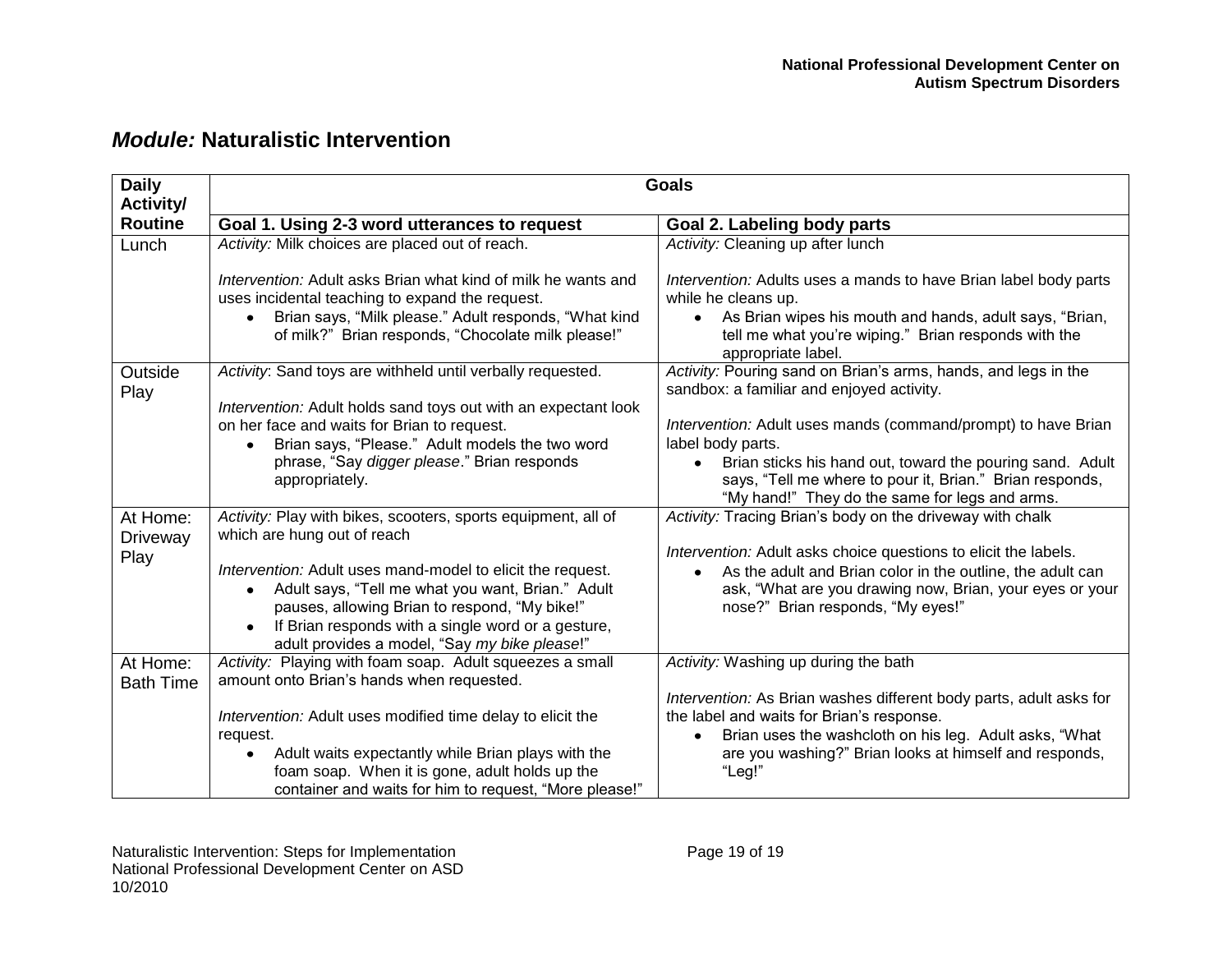# **Implementation Checklist for Naturalistic Intervention**

Franzone, E. (2009). *Implementation checklist for naturalistic intervention*. Madison, WI: The National Professional Development Center on Autism Spectrum Disorders, Waisman Center, The University of Wisconsin.

*Instructions:* The Implementation Checklist includes each step in the process of implementing naturalistic intervention. Please complete all of the requested information including the site and state, individual being observed/interviewed, and the learner's initials. To assure that a practice is being implemented as intended, an observation is *always* preferable. This may not always be possible. Thus, items may be scored based on observations with the implementer, discussions and/or record review as appropriate. Within the table, record a 2 (implemented), 1 (partially implemented), 0 (did not implement), or NA (not applicable) next to each step observed to indicate to what extent the step was implemented/addressed during your observation. Use the last page of the checklist to record the target skill, your comments, whether others were present, and plans for next steps for each observation.

| -<br>_________<br><u> The Communication of the Communication of the Communication of the Communication of the Communication of the Communication of the Communication of the Communication of the Communication of the Communication of the Commun</u> | __ |
|--------------------------------------------------------------------------------------------------------------------------------------------------------------------------------------------------------------------------------------------------------|----|
|                                                                                                                                                                                                                                                        |    |

Individual Observed: \_\_\_\_\_\_\_\_\_\_\_\_\_\_\_\_\_\_\_\_\_\_\_\_ Learner's Initials: \_\_\_\_\_\_\_\_\_\_\_\_\_\_\_\_\_\_\_\_\_\_\_\_

### *Skills below can be implemented by a practitioner, parent, or other team member*

|                                                                              |                                                                                                                                                                         | <b>Observation</b>         | 1 | $\mathbf{2}$ | 3 | 5       | 6 | 7 | 8 |
|------------------------------------------------------------------------------|-------------------------------------------------------------------------------------------------------------------------------------------------------------------------|----------------------------|---|--------------|---|---------|---|---|---|
|                                                                              |                                                                                                                                                                         | <b>Date</b>                |   |              |   |         |   |   |   |
|                                                                              |                                                                                                                                                                         | <b>Observer's Initials</b> |   |              |   |         |   |   |   |
|                                                                              |                                                                                                                                                                         | Planning (Steps $1 - 5$ )  |   |              |   |         |   |   |   |
|                                                                              | <b>Step 1. Identifying a Target Behavior</b>                                                                                                                            |                            |   |              |   | Score** |   |   |   |
|                                                                              | 1. Select a specific target behavior to be the<br>focus of intervention that:<br>a. focuses on prelinguistic or linguistic<br>communication and/or<br>b. social skills. |                            |   |              |   |         |   |   |   |
| Confirm that the target behaviors are in the<br>2.<br>learner's IEP or IFSP. |                                                                                                                                                                         |                            |   |              |   |         |   |   |   |
|                                                                              | <b>Step 2. Collecting Baseline Data</b>                                                                                                                                 |                            |   |              |   |         |   |   |   |
| 1.                                                                           | Prior to intervention, determine the learner's<br>current use of the target skill.                                                                                      |                            |   |              |   |         |   |   |   |
|                                                                              | 2. Take data on the target skills a minimum of<br>three times in more than one environment.                                                                             |                            |   |              |   |         |   |   |   |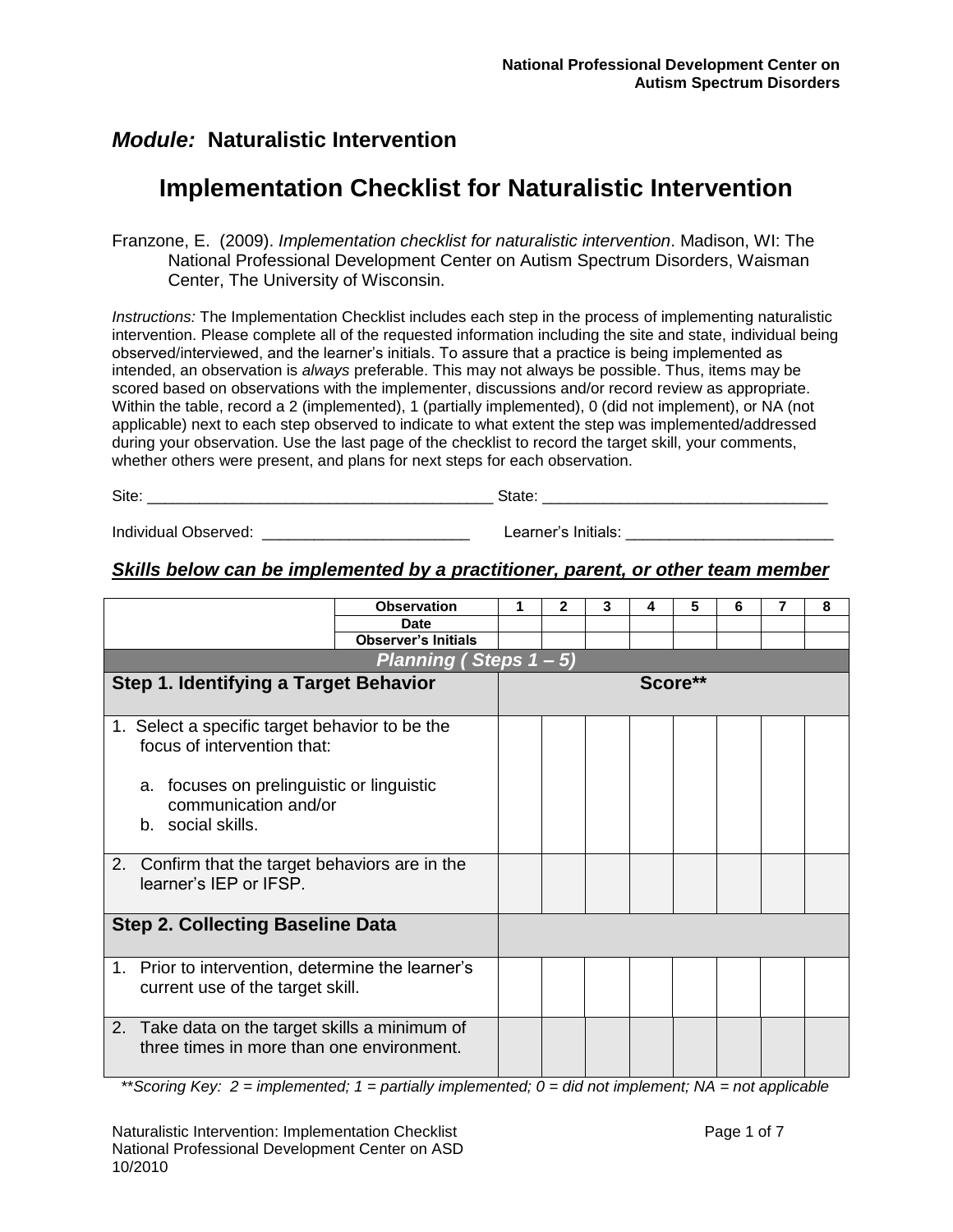|                                                             |                                                                                                          | <b>Observation</b>         | 1       | 2 | 3 | 4 | 5 | 6 | 7 | 8 |
|-------------------------------------------------------------|----------------------------------------------------------------------------------------------------------|----------------------------|---------|---|---|---|---|---|---|---|
|                                                             |                                                                                                          | <b>Date</b>                |         |   |   |   |   |   |   |   |
|                                                             |                                                                                                          | <b>Observer's Initials</b> |         |   |   |   |   |   |   |   |
|                                                             | Step 3. Identifying the Contexts for                                                                     |                            | Score** |   |   |   |   |   |   |   |
|                                                             | <b>Intervention</b>                                                                                      |                            |         |   |   |   |   |   |   |   |
| 1.                                                          | Determine the learner's daily schedule.                                                                  |                            |         |   |   |   |   |   |   |   |
|                                                             | 2. Identify the contexts in which naturalistic<br>intervention will be embedded, including               |                            |         |   |   |   |   |   |   |   |
|                                                             | learner-directed activities,<br>a.                                                                       |                            |         |   |   |   |   |   |   |   |
|                                                             | b. routine activities, and/or                                                                            |                            |         |   |   |   |   |   |   |   |
|                                                             | c. planned activities.                                                                                   |                            |         |   |   |   |   |   |   |   |
| <b>Step 4. Providing Training to Team</b><br><b>Members</b> |                                                                                                          |                            |         |   |   |   |   |   |   |   |
| 1.                                                          | Determine who will teach the skill.                                                                      |                            |         |   |   |   |   |   |   |   |
|                                                             | 2. Provide adequate training to team members<br>before initiating naturalistic intervention.             |                            |         |   |   |   |   |   |   |   |
|                                                             | Step 5. Arranging the Environment to<br><b>Elicit the Target Behavior</b>                                |                            |         |   |   |   |   |   |   |   |
|                                                             | 1. Choose motivating materials/activities to<br>engage learners and promote the use of<br>target skills. |                            |         |   |   |   |   |   |   |   |
| 2.                                                          | Manage and distribute teaching materials in a<br>way that encourages learners to<br>communicate.         |                            |         |   |   |   |   |   |   |   |
|                                                             | 3. Arrange the intervention context and<br>environment to:                                               |                            |         |   |   |   |   |   |   |   |
|                                                             | a. encourage the use of the target<br>act/skill and                                                      |                            |         |   |   |   |   |   |   |   |
|                                                             | maintain learners' interests.<br>b.                                                                      |                            |         |   |   |   |   |   |   |   |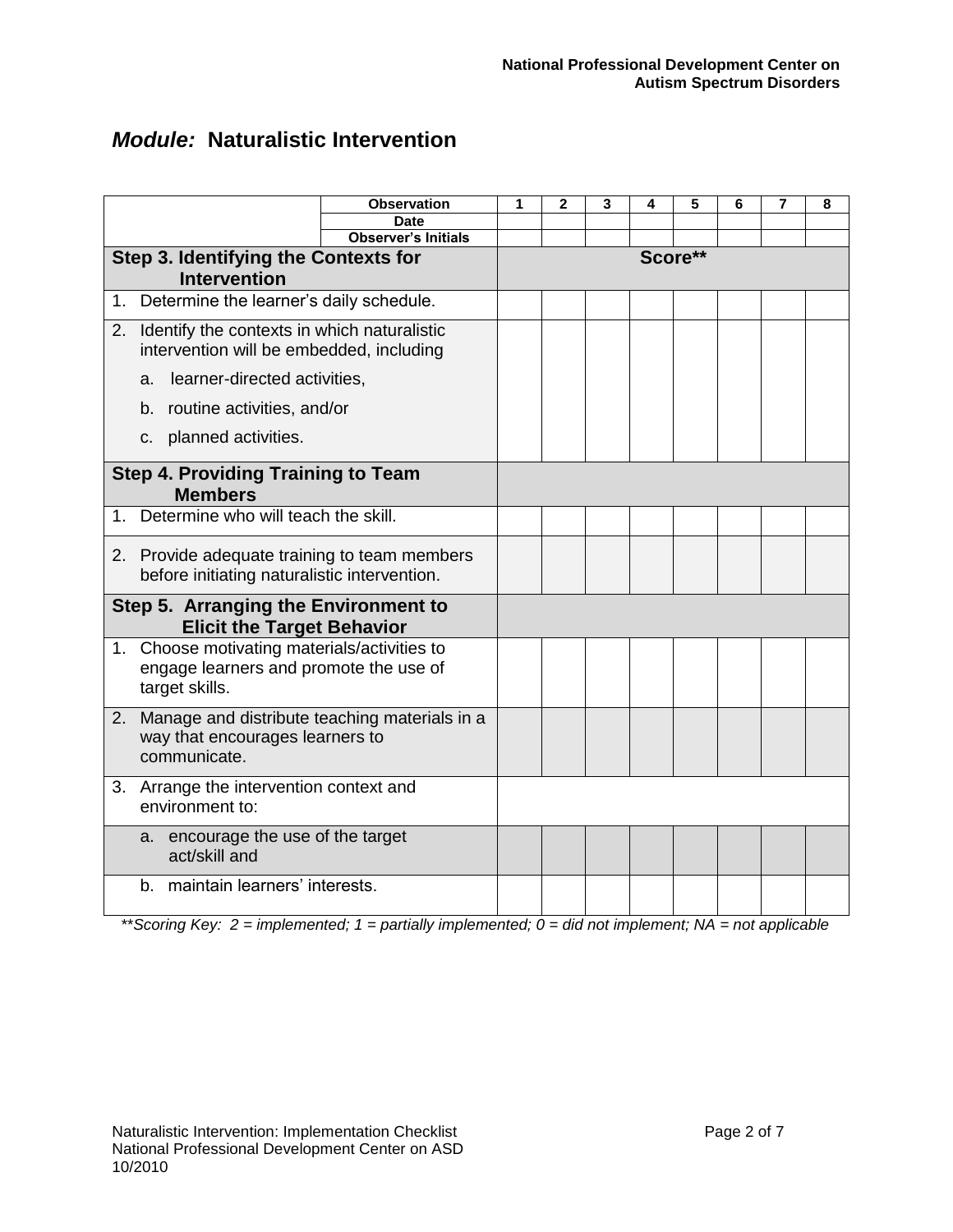|                                                            |                                                               | <b>Observation</b>                     | 1 | 2 |  | 3 | 4 | 5       | 6 | 7 | 8 |
|------------------------------------------------------------|---------------------------------------------------------------|----------------------------------------|---|---|--|---|---|---------|---|---|---|
|                                                            |                                                               | <b>Date</b>                            |   |   |  |   |   |         |   |   |   |
|                                                            |                                                               | <b>Observer's Initials</b>             |   |   |  |   |   |         |   |   |   |
|                                                            | <b>Intervention (Step 6)</b>                                  |                                        |   |   |  |   |   |         |   |   |   |
|                                                            | <b>Step 6. Eliciting the Target Act</b>                       |                                        |   |   |  |   |   |         |   |   |   |
|                                                            | Step 6A. Engaging the Learner in an                           |                                        |   |   |  |   |   |         |   |   |   |
|                                                            | <b>Interaction</b>                                            |                                        |   |   |  |   |   | Score** |   |   |   |
|                                                            | 1. Engage the learner in language-rich, learner-              |                                        |   |   |  |   |   |         |   |   |   |
|                                                            | directed, and reciprocal interactions that                    |                                        |   |   |  |   |   |         |   |   |   |
|                                                            | involve the following techniques:                             |                                        |   |   |  |   |   |         |   |   |   |
|                                                            | a. following the learner's lead,                              |                                        |   |   |  |   |   |         |   |   |   |
|                                                            |                                                               |                                        |   |   |  |   |   |         |   |   |   |
|                                                            | b. being at the learner's level,                              |                                        |   |   |  |   |   |         |   |   |   |
|                                                            | c. responding to the learner's verbal and                     |                                        |   |   |  |   |   |         |   |   |   |
|                                                            | nonverbal initiations,                                        |                                        |   |   |  |   |   |         |   |   |   |
|                                                            |                                                               |                                        |   |   |  |   |   |         |   |   |   |
|                                                            | d. providing meaningful verbal feedback, and                  |                                        |   |   |  |   |   |         |   |   |   |
|                                                            | e. expanding the learner's utterances.                        |                                        |   |   |  |   |   |         |   |   |   |
|                                                            | Step 6B. Using Strategies Based on                            |                                        |   |   |  |   |   |         |   |   |   |
|                                                            |                                                               | <b>Applied Behavior Analysis (ABA)</b> |   |   |  |   |   |         |   |   |   |
|                                                            | to Elicit Target Behaviors                                    |                                        |   |   |  |   |   |         |   |   |   |
|                                                            | 1. Select a behavioral intervention (modeling,                |                                        |   |   |  |   |   |         |   |   |   |
|                                                            | mand-modeling, modified time delay, or                        |                                        |   |   |  |   |   |         |   |   |   |
|                                                            | incidental teaching) to elicit the target act.                |                                        |   |   |  |   |   |         |   |   |   |
|                                                            | (Please refer to steps below for these individual practices.) |                                        |   |   |  |   |   |         |   |   |   |
|                                                            |                                                               | <b>Modeling</b>                        |   |   |  |   |   |         |   |   |   |
|                                                            | 2. Implement modeling by:                                     |                                        |   |   |  |   |   |         |   |   |   |
|                                                            | a. establishing shared attention,                             |                                        |   |   |  |   |   |         |   |   |   |
|                                                            | b. presenting a verbal model,                                 |                                        |   |   |  |   |   |         |   |   |   |
|                                                            | c. expanding the response and providing                       |                                        |   |   |  |   |   |         |   |   |   |
|                                                            | the requested material (if the learner                        |                                        |   |   |  |   |   |         |   |   |   |
|                                                            | responds to the model correctly),                             |                                        |   |   |  |   |   |         |   |   |   |
|                                                            | d. providing another model (if the learner                    |                                        |   |   |  |   |   |         |   |   |   |
| does not respond or does not repeat<br>the model exactly), |                                                               |                                        |   |   |  |   |   |         |   |   |   |
|                                                            | e. expanding the response and providing                       |                                        |   |   |  |   |   |         |   |   |   |
| requested material (if the learner                         |                                                               |                                        |   |   |  |   |   |         |   |   |   |
| responds to the model correctly),                          |                                                               |                                        |   |   |  |   |   |         |   |   |   |
|                                                            | and/or                                                        |                                        |   |   |  |   |   |         |   |   |   |
|                                                            | f. providing the material and stating the                     |                                        |   |   |  |   |   |         |   |   |   |
|                                                            | corrected response (if the learner does not                   |                                        |   |   |  |   |   |         |   |   |   |
|                                                            | respond or does not repeat the model                          |                                        |   |   |  |   |   |         |   |   |   |
|                                                            | exactly).                                                     |                                        |   |   |  |   |   |         |   |   |   |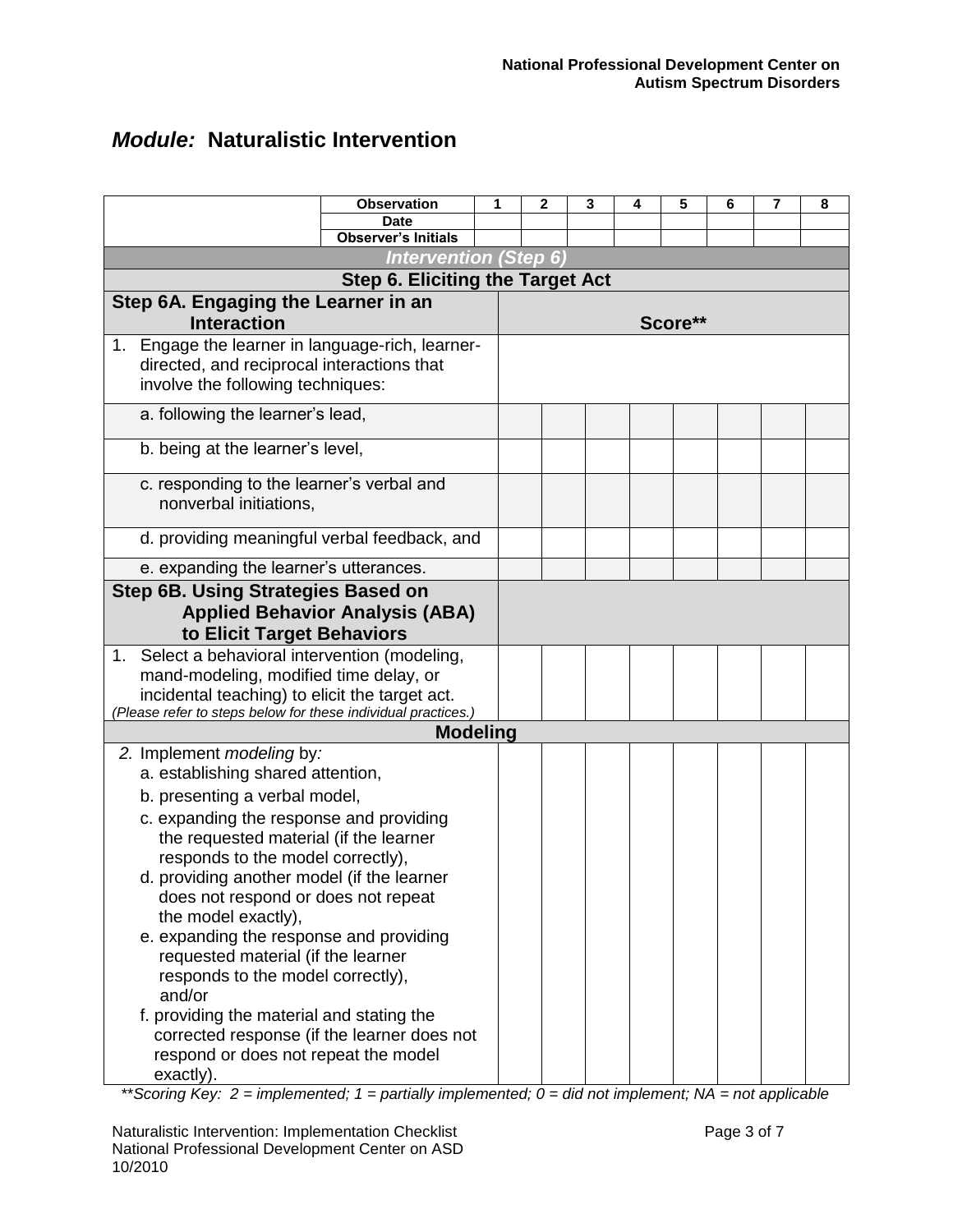|                                                                                                                                                                                                                                                                                                                                                                                                                                                                                                                                                                                                                                              | <b>Observation</b>                                                                                                                                 | 1 | 2 | 3 | 4       | 5 | 6 | 8 |
|----------------------------------------------------------------------------------------------------------------------------------------------------------------------------------------------------------------------------------------------------------------------------------------------------------------------------------------------------------------------------------------------------------------------------------------------------------------------------------------------------------------------------------------------------------------------------------------------------------------------------------------------|----------------------------------------------------------------------------------------------------------------------------------------------------|---|---|---|---------|---|---|---|
|                                                                                                                                                                                                                                                                                                                                                                                                                                                                                                                                                                                                                                              | <b>Date</b><br><b>Observer's Initials</b>                                                                                                          |   |   |   |         |   |   |   |
| <b>Step 6B. Using Strategies Based on</b>                                                                                                                                                                                                                                                                                                                                                                                                                                                                                                                                                                                                    |                                                                                                                                                    |   |   |   | Score** |   |   |   |
|                                                                                                                                                                                                                                                                                                                                                                                                                                                                                                                                                                                                                                              | <b>ABA to Elicit Target Behaviors (cont.)</b>                                                                                                      |   |   |   |         |   |   |   |
|                                                                                                                                                                                                                                                                                                                                                                                                                                                                                                                                                                                                                                              | <b>Mand-Modeling</b>                                                                                                                               |   |   |   |         |   |   |   |
| Implement mand-modeling by:<br>3.                                                                                                                                                                                                                                                                                                                                                                                                                                                                                                                                                                                                            |                                                                                                                                                    |   |   |   |         |   |   |   |
| a. establishing shared attention,<br>b. providing a verbal direction (mand) or<br>question,<br>c. expanding the response and providing the<br>requested material (if the learner responds<br>correctly),<br>d. providing another direction or a model<br>the learner does not respond or does not<br>respond with the target,                                                                                                                                                                                                                                                                                                                | (depending on learner's needs for support) if                                                                                                      |   |   |   |         |   |   |   |
| e. expanding the response and providing the<br>requested material (if the learner gives the<br>target response), and/or<br>f.                                                                                                                                                                                                                                                                                                                                                                                                                                                                                                                | providing the material and stating the target<br>response (if the learner still does not give the<br>target response or repeat the model exactly). |   |   |   |         |   |   |   |
|                                                                                                                                                                                                                                                                                                                                                                                                                                                                                                                                                                                                                                              | <b>Modified Time Delay</b>                                                                                                                         |   |   |   |         |   |   |   |
| Implement modified time delay by:<br>4.<br>a. establishing shared attention;<br>waiting 3-5 seconds for the learner to make<br>C.<br>request/comment;<br>d. expanding on the request/comment and<br>the learners initiates at the target level);<br>providing a mand or model, depending<br>d.<br>on the learner's needs for support (if<br>the learner does not initiate at the<br>target level);<br>e. expanding the request and providing<br>the material (if the learner responds<br>correctly); and/or<br>providing the material and stating the<br>f.<br>target response (if the learner still<br>does not give the target response or | providing the requested material/activity (if                                                                                                      |   |   |   |         |   |   |   |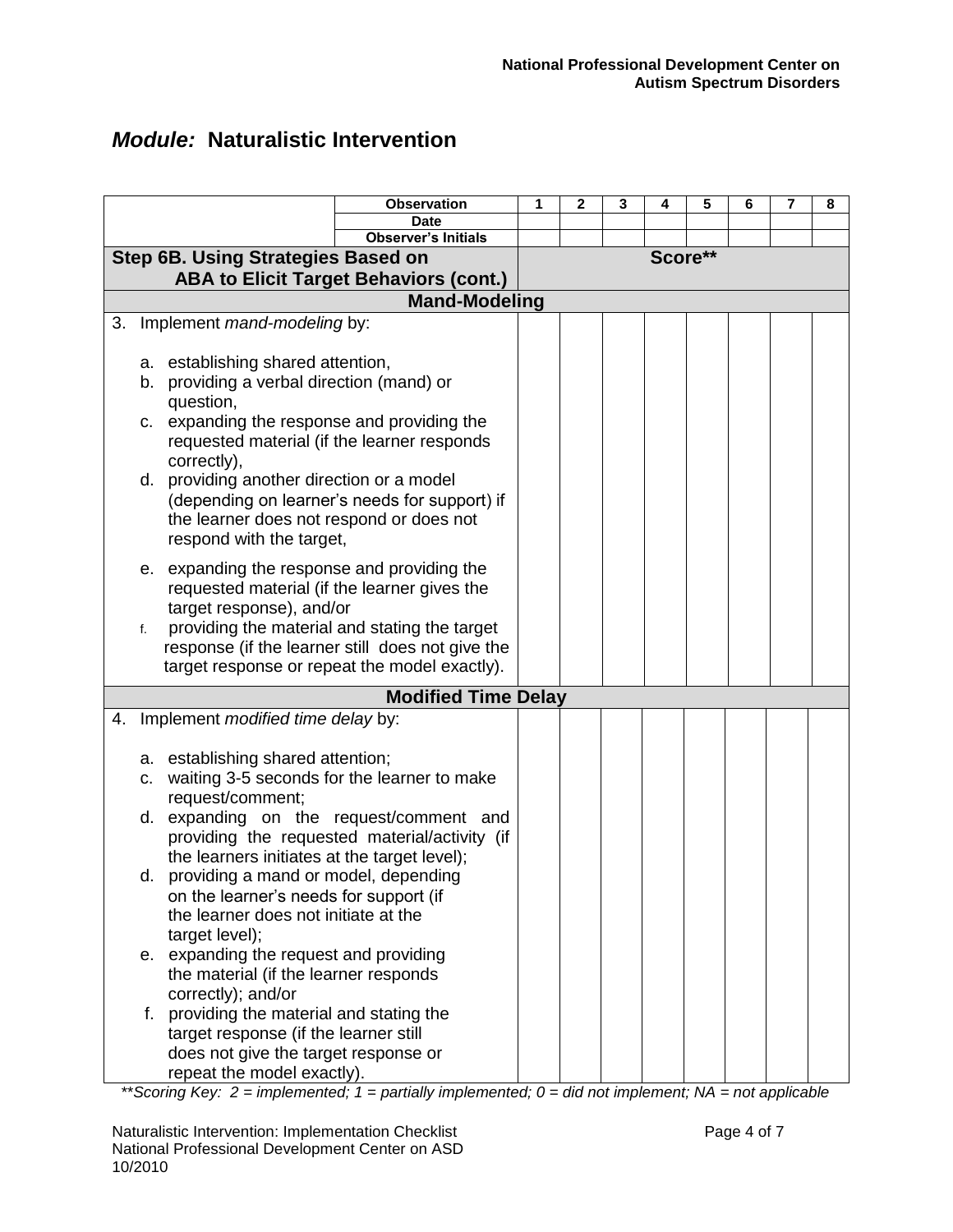|                                                    | <b>Observation</b>                             | 1 | $\overline{2}$ | 3 | 4 | 5       | 6 | 7 | 8 |
|----------------------------------------------------|------------------------------------------------|---|----------------|---|---|---------|---|---|---|
|                                                    | <b>Date</b>                                    |   |                |   |   |         |   |   |   |
|                                                    | <b>Observer's Initials</b>                     |   |                |   |   |         |   |   |   |
| <b>Step 6B. Using Strategies Based on</b>          |                                                |   |                |   |   | Score** |   |   |   |
|                                                    | <b>ABA to Elicit Target Behaviors (cont.)</b>  |   |                |   |   |         |   |   |   |
|                                                    |                                                |   |                |   |   |         |   |   |   |
|                                                    | <b>Incidental Teaching</b>                     |   |                |   |   |         |   |   |   |
| Implement incidental teaching by:<br>1.            |                                                |   |                |   |   |         |   |   |   |
|                                                    |                                                |   |                |   |   |         |   |   |   |
| a. setting up the environment to                   |                                                |   |                |   |   |         |   |   |   |
| encourage learner to request                       |                                                |   |                |   |   |         |   |   |   |
| assistance or materials,                           |                                                |   |                |   |   |         |   |   |   |
|                                                    |                                                |   |                |   |   |         |   |   |   |
| b. waiting for learner to initiate the             |                                                |   |                |   |   |         |   |   |   |
| request,                                           |                                                |   |                |   |   |         |   |   |   |
| c. responding with a request for                   |                                                |   |                |   |   |         |   |   |   |
|                                                    | elaboration (if learner does not initiate with |   |                |   |   |         |   |   |   |
| the target response),                              |                                                |   |                |   |   |         |   |   |   |
|                                                    |                                                |   |                |   |   |         |   |   |   |
| d. continuing to prompt for the                    |                                                |   |                |   |   |         |   |   |   |
| elaboration until learner responds                 |                                                |   |                |   |   |         |   |   |   |
| appropriately, and/or                              |                                                |   |                |   |   |         |   |   |   |
|                                                    |                                                |   |                |   |   |         |   |   |   |
| e. using model, mand-model, or                     |                                                |   |                |   |   |         |   |   |   |
| modified time delay procedures,                    |                                                |   |                |   |   |         |   |   |   |
| depending on the needs of learner                  |                                                |   |                |   |   |         |   |   |   |
| (if learner does not initiate a                    |                                                |   |                |   |   |         |   |   |   |
| request with the target act).                      |                                                |   |                |   |   |         |   |   |   |
|                                                    |                                                |   |                |   |   |         |   |   |   |
|                                                    | <b>Progress Monitoring (Step 7)</b>            |   |                |   |   |         |   |   |   |
| <b>Step 7: Using Data Collection to</b>            |                                                |   |                |   |   |         |   |   |   |
| <b>Monitor Learner Progress and</b>                |                                                |   |                |   |   |         |   |   |   |
| <b>Determine Next Steps</b>                        |                                                |   |                |   |   |         |   |   |   |
|                                                    |                                                |   |                |   |   |         |   |   |   |
| $1_{-}$<br>Collect data to evaluate the success of |                                                |   |                |   |   |         |   |   |   |
|                                                    | the intervention and guide future decision     |   |                |   |   |         |   |   |   |
| making.                                            |                                                |   |                |   |   |         |   |   |   |
|                                                    |                                                |   |                |   |   |         |   |   |   |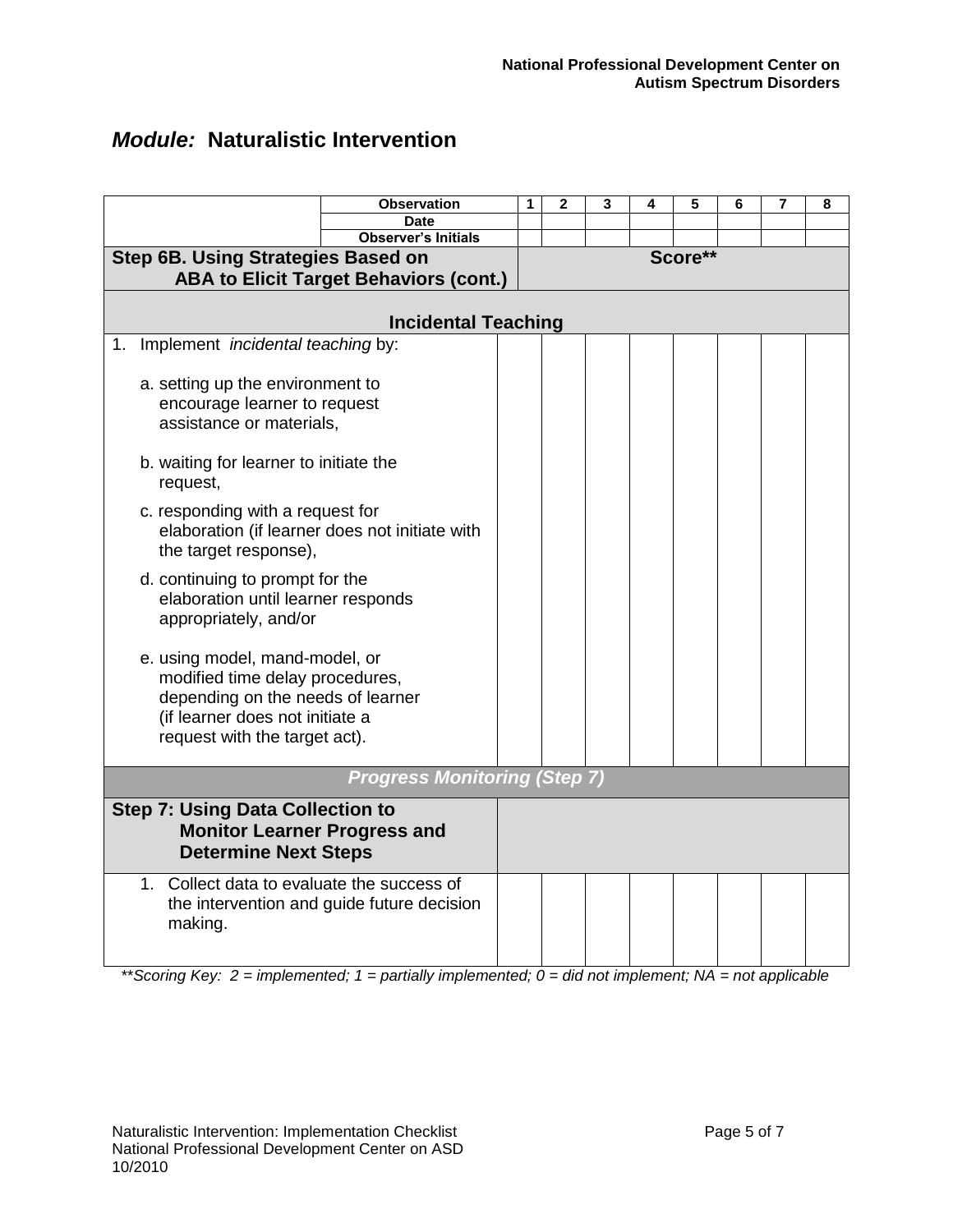| <b>Date</b> | <b>Observer</b><br><b>Initials</b> | Targeted Skill/Behavior, Comments, and Plans for Next<br><b>Steps</b>        |
|-------------|------------------------------------|------------------------------------------------------------------------------|
|             |                                    |                                                                              |
|             |                                    |                                                                              |
|             |                                    |                                                                              |
|             |                                    |                                                                              |
| <b>Date</b> | <b>Observer</b><br><b>Initials</b> | Targeted Skill/Behavior, Comments, and Plans for Next<br><b>Steps</b>        |
|             |                                    |                                                                              |
|             |                                    |                                                                              |
|             |                                    |                                                                              |
|             |                                    |                                                                              |
| <b>Date</b> | <b>Observer</b><br><b>Initials</b> | <b>Targeted Skill/Behavior, Comments, and Plans for Next</b><br><b>Steps</b> |
|             |                                    |                                                                              |
|             |                                    |                                                                              |
|             |                                    |                                                                              |
|             |                                    |                                                                              |
| <b>Date</b> | <b>Observer</b><br><b>Initials</b> | Targeted Skill/Behavior, Comments, and Plans for Next<br><b>Steps</b>        |
|             |                                    |                                                                              |
|             |                                    |                                                                              |
|             |                                    |                                                                              |
|             |                                    |                                                                              |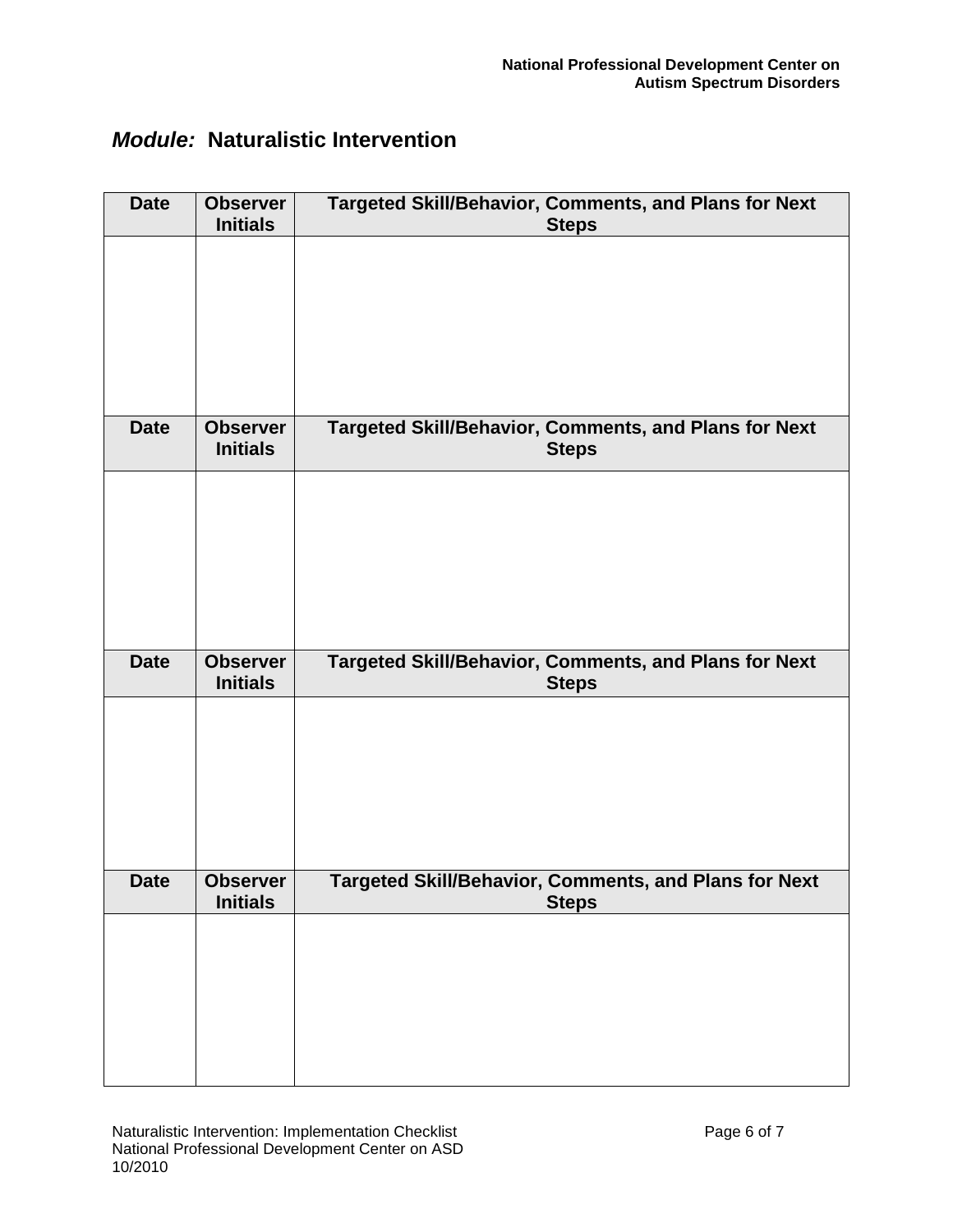| <b>Date</b> | <b>Observer</b><br><b>Initials</b> | Targeted Skill/Behavior, Comments, and Plans for Next<br><b>Steps</b>        |
|-------------|------------------------------------|------------------------------------------------------------------------------|
|             |                                    |                                                                              |
|             |                                    |                                                                              |
|             |                                    |                                                                              |
|             |                                    |                                                                              |
| <b>Date</b> | <b>Observer</b><br><b>Initials</b> | Targeted Skill/Behavior, Comments, and Plans for Next<br><b>Steps</b>        |
|             |                                    |                                                                              |
|             |                                    |                                                                              |
|             |                                    |                                                                              |
|             |                                    |                                                                              |
| <b>Date</b> | <b>Observer</b><br><b>Initials</b> | <b>Targeted Skill/Behavior, Comments, and Plans for Next</b><br><b>Steps</b> |
|             |                                    |                                                                              |
|             |                                    |                                                                              |
|             |                                    |                                                                              |
|             |                                    |                                                                              |
| <b>Date</b> | <b>Observer</b><br><b>Initials</b> | Targeted Skill/Behavior, Comments, and Plans for Next<br><b>Steps</b>        |
|             |                                    |                                                                              |
|             |                                    |                                                                              |
|             |                                    |                                                                              |
|             |                                    |                                                                              |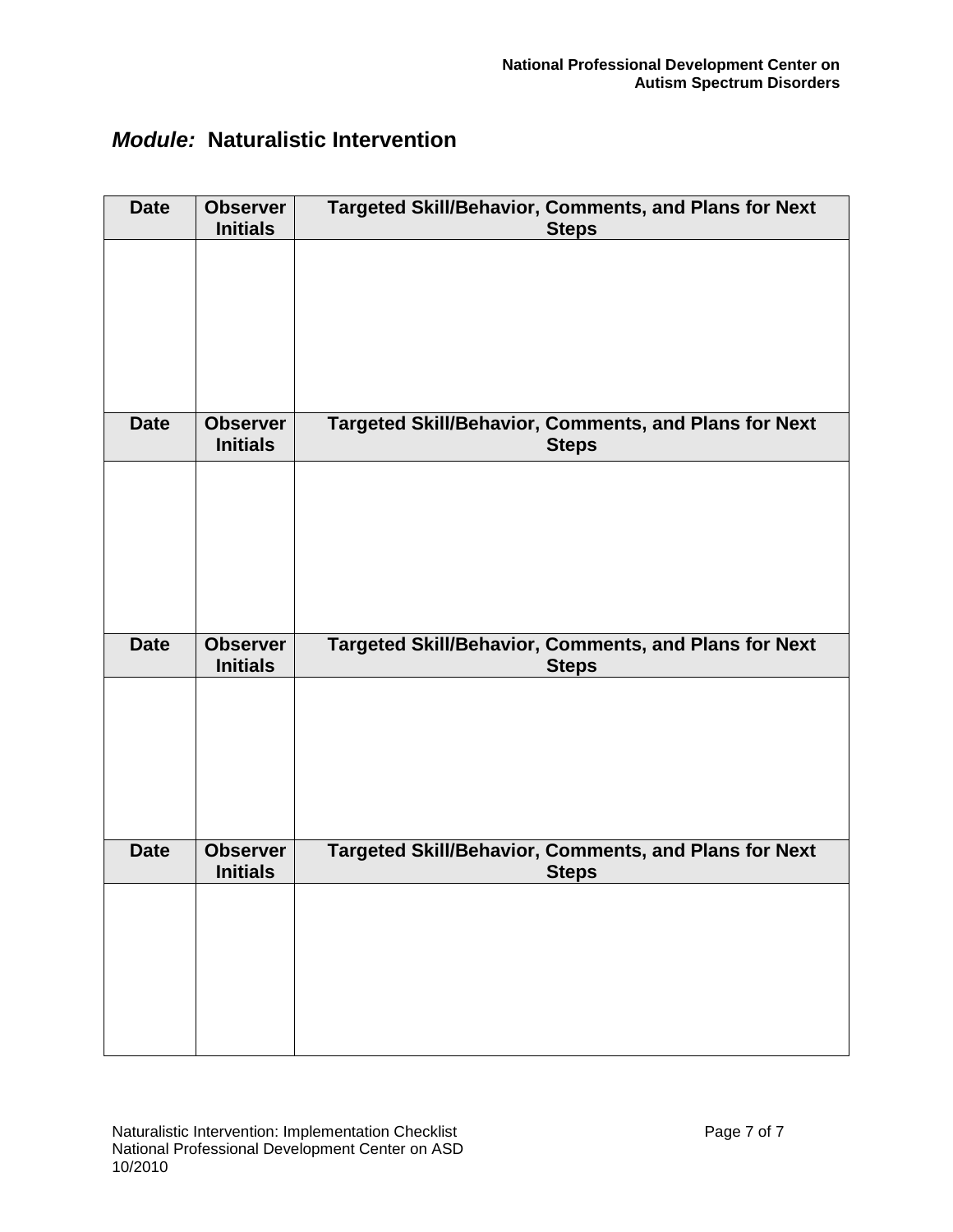# **Naturalistic Baseline Data Sheet**

| Learner         |                        | Date |
|-----------------|------------------------|------|
| Target Act (TA) | Person Collecting Data |      |

Time Observation Started\_\_\_\_\_\_\_\_\_\_\_\_\_\_\_\_\_\_\_\_\_\_ Time Observation Ended\_\_\_\_\_\_\_\_\_\_\_\_\_

| <b>Date</b> | Location | <b>Tallies of Target</b> | Notes (e.g., antecedents, |  |
|-------------|----------|--------------------------|---------------------------|--|
|             |          | <b>Behavior</b>          | prompts, etc.)            |  |
|             |          |                          |                           |  |
|             |          |                          |                           |  |
|             |          |                          |                           |  |
|             |          |                          |                           |  |
|             |          |                          |                           |  |
|             |          |                          |                           |  |
|             |          |                          |                           |  |
|             |          |                          |                           |  |
|             |          |                          |                           |  |
|             |          |                          |                           |  |
|             |          |                          |                           |  |
|             |          |                          |                           |  |
|             |          |                          |                           |  |
|             |          |                          |                           |  |
|             |          |                          |                           |  |
|             |          |                          |                           |  |
|             |          |                          |                           |  |
|             |          |                          |                           |  |
|             |          |                          |                           |  |
|             |          |                          |                           |  |
|             |          |                          |                           |  |
|             |          |                          |                           |  |
|             |          |                          |                           |  |
|             |          |                          |                           |  |
|             |          |                          |                           |  |
|             |          |                          |                           |  |